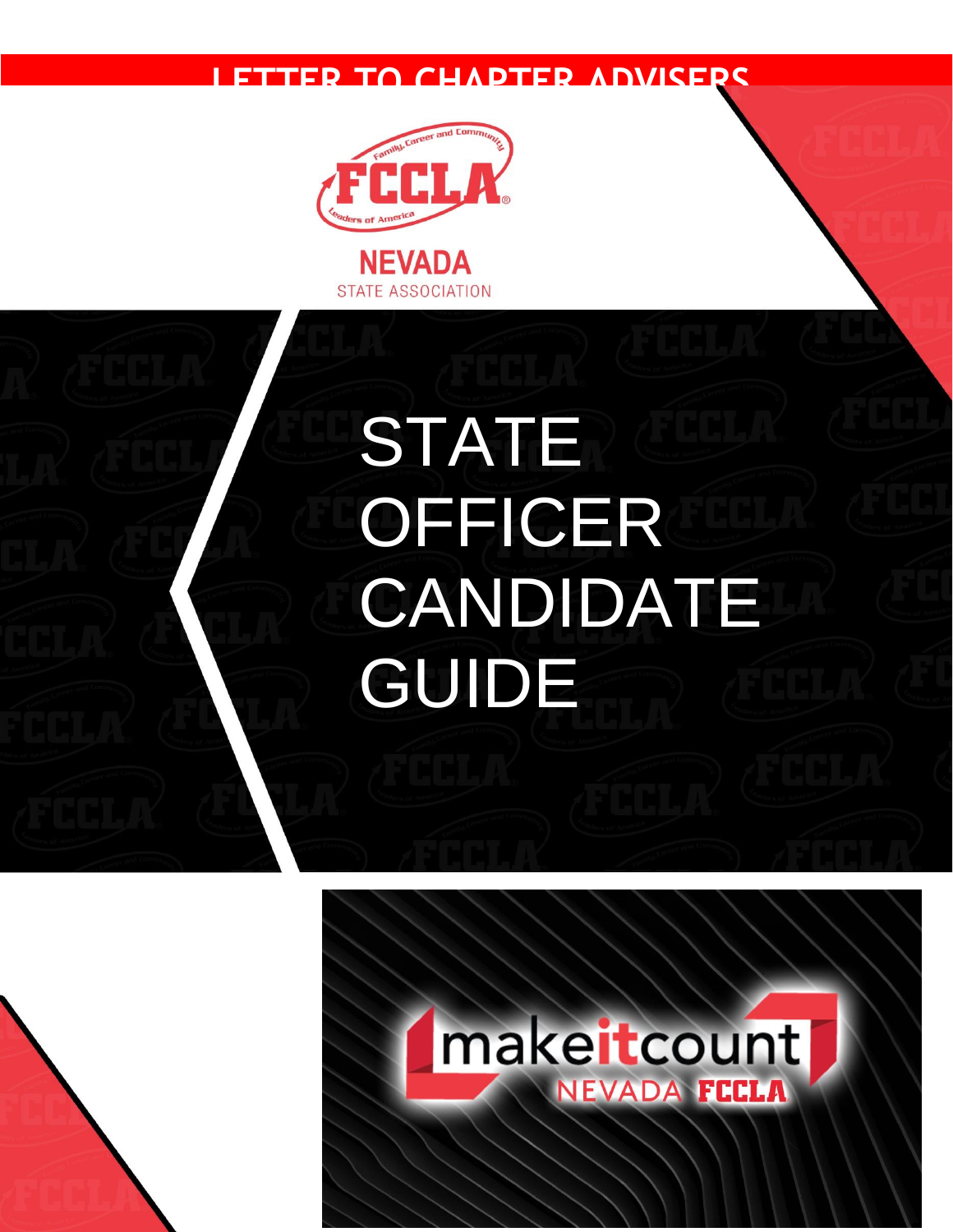### **LETTER TO CHAPTER ADVISERS**

Dear Nevada FCCLA Chapter Advisers:

The Nevada FCCLA State Officer Program provides tremendous opportunities for students to gain new leadership skills, learn critical thinking, improve their planning and organizational skills, become stronger speakers, demonstrate initiative, and much more. Holding a State Officer Position is a unique and valuable experience that we are excited to share with your students!

Along with the considerable benefits that come with being a State Officer, **there are important responsibilities that officers take on;** and we need your help to ensure that students who plan to run for state office are aware of these responsibilities. If elected, both you and they will ensure that those responsibilities are fulfilled.

As an adviser with a candidate and (if elected) a State Officer, the expectation is that you will:

- Assist your candidate with completing all required aspects of the State Officer Candidate Application and review their candidate speech.
- Make a personal commitment to cooperate with the State Adviser to ensure that your State Officer fulfills all of his/her state officer responsibilities, including responsibilities for non-mandatory events.
- Serve as an ongoing mentor to your state officer.
- Arrange additional time to work with your state officer.
- Review with your state officer the State Officer Team Accountability Chart to ensure that they are on track and up-to-date on all assignments.
- Assist with travel arrangements, traveling with your officer when necessary.
- Edit and review materials and communication before officers submit and distribute them.
- Provide your officer with workspace supplies, telephone access, email access, and any necessary financial support when appropriate.
- Assist with the ongoing training of officers.
- Attend one virtual meeting a month with the Nevada FCCLA State Officer Team in order to stay up to date on all things Nevada FCCLA (this reoccurring meeting time will be determined once elections are over and schedules can be aligned).

By signing the forms included in this packet, you are making a commitment to your candidate/state officer and Nevada FCCLA. Training and directing our state officers are a team effort, and it is essential that the officer's adviser be a part of that team.

Thank you for encouraging your student to step forward and to seek a position as a Nevada FCCLA State Officer.

Sincerely,

Nicole Jacobs, State Adviser Nevada FCCLA

Skylar Kitchen, State Officer Coach Nevada FCCLA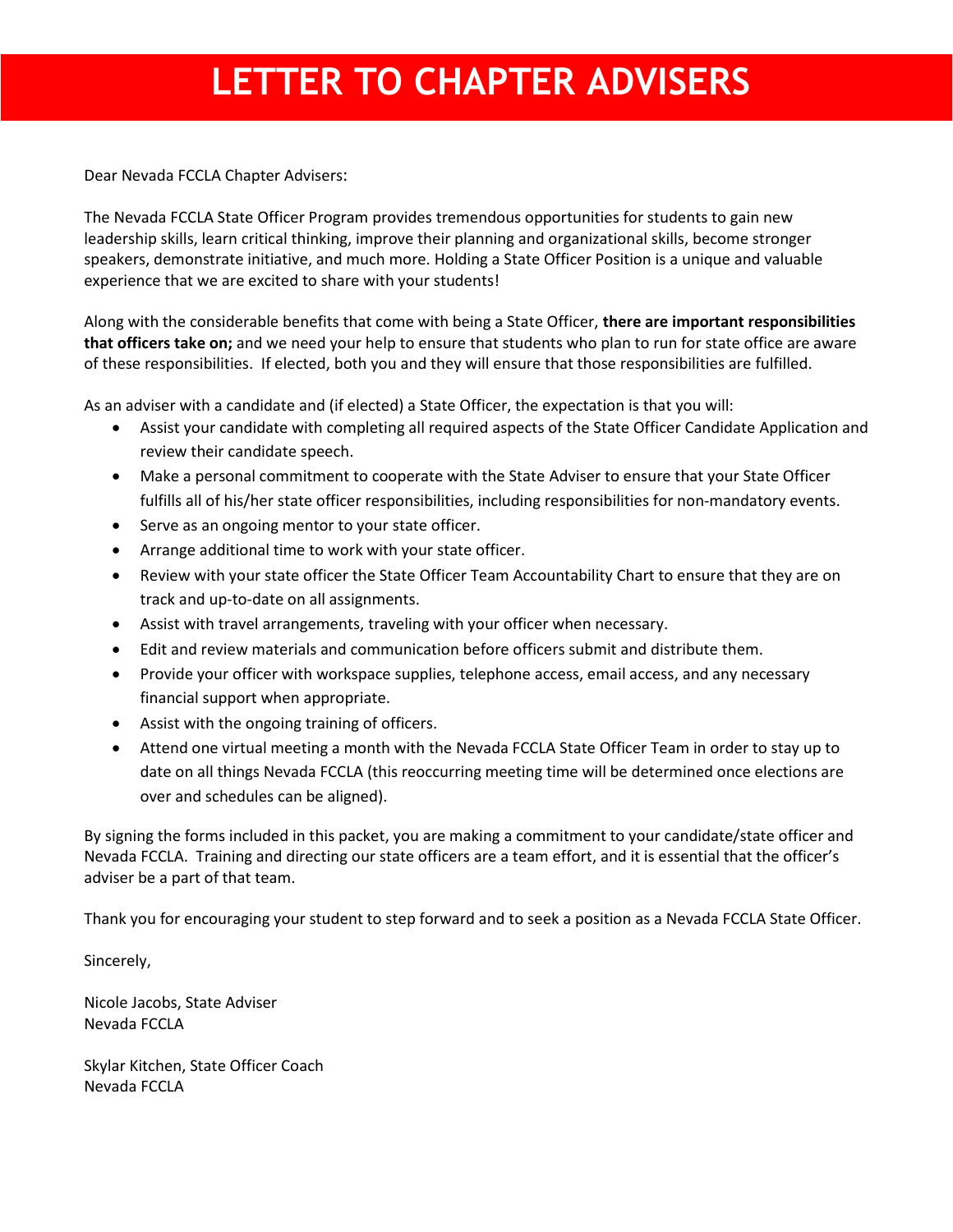### **IS RUNNING FOR STATE OFFICE RIGHT FOR ME?**

### **Is Running for Nevada FCCLA State Office Right for Me?**

We are so excited that you are considering running for a Nevada FCCLA State Office! The opportunities provided to state officers are very important and many of our state officer alumni count their time as an officer as a pivotal experience in their life. Along with the opportunities and benefits of being an officer comes many responsibilities. Your State Officer Coach will be by your side all year to help you balance personal, academic, and officer life - but be sure that you carefully consider your decision to run for state office and what it requires.

The time that State Officers will have to commit to FCCLA each week will vary based on projects and events each month. Prior to state officer meetings, conferences, and FCCLA events, the amount of time required tends to spike as officers finalize preparations and polish up projects. Now remember: your academics are still your #1 priority, but as you'll have to stay on top of your FCCLA projects as well.

If you are elected, you will be required to attend conferences, officer meetings, officer calls, and FCCLA events throughout the year. You will not be allowed to leave early, come late, or miss any parts of these events (except in the case of an extreme emergency). If an emergency or unavoidable conflict does occur, immediately notify the State Officer Coach to discuss options. Although big football games, dances, and sports can be fun, it is expected that these obligations fall second to any FCCLA required event.

Please carefully review the documents and information in this packet to be sure that you fully understand what will be expected/required of you as a state officer if you are elected.

If you are willing to take on the challenge and face the 2022-2023 year with Warm Courage and High Hope, an FCCLA office is definitely for you! It's perfectly fine to be nervous or apprehensive about running for office, so feel free to reach out our Nevada FCCLA State Officer Coach, Skylar Kitchen, to see if running for a state office is right for you. If you decide to run for office, be assured that holding state office will not only be one of the most memorable experiences of your life, but also one that will actively prepare you for professional life after high school, no matter what field you choose to work in!

**All applications for Nevada FCCLA State Office are due February 15, 2022!**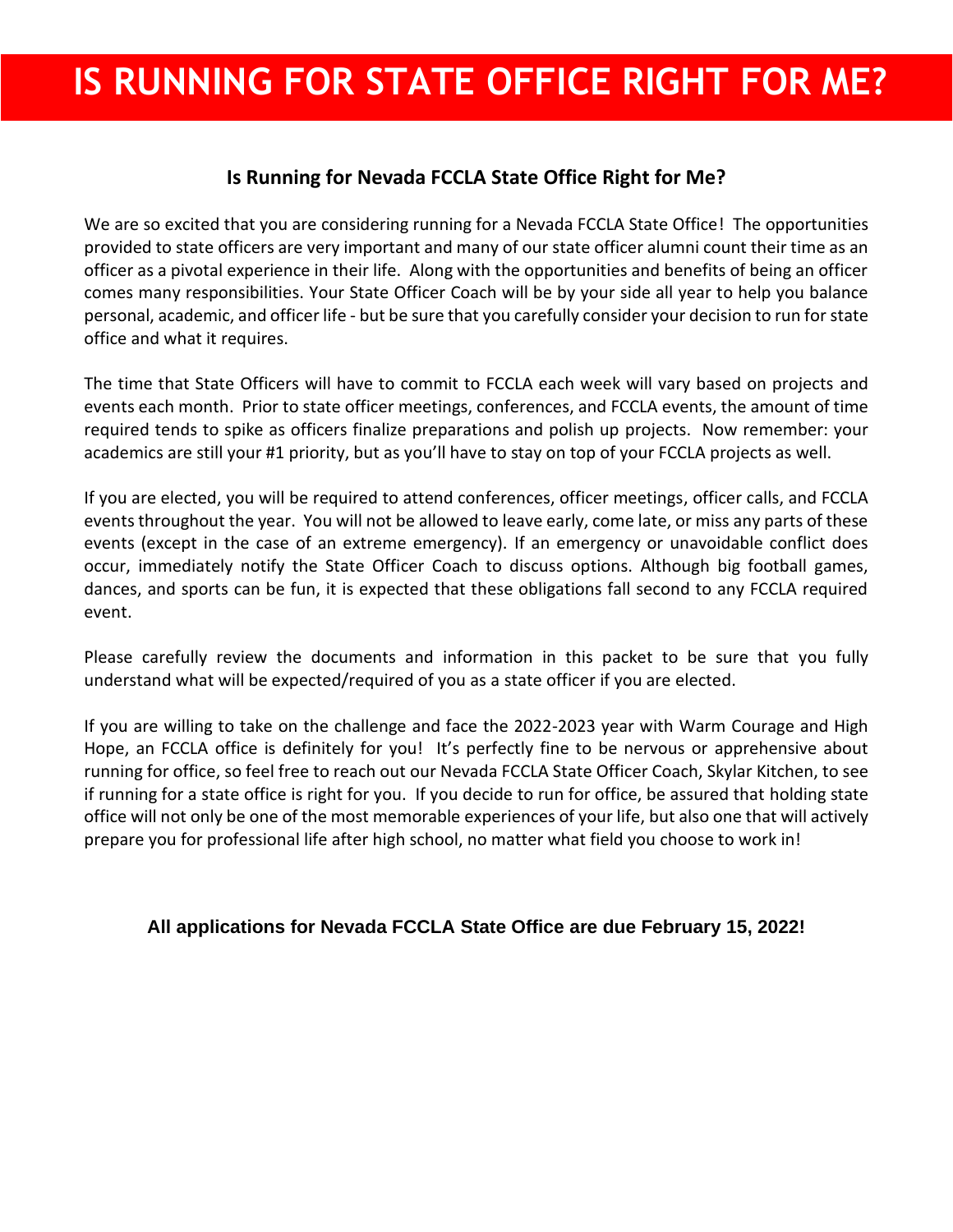### **STATE & NATIONAL OFFICER CANDIDATE PROCEDURES**

**These forms will be used to nominate candidates to run for state office or to be selected to represent Nevada as a National Officer Candidate. Before completing these forms, each candidate must determine if they are eligible.**

#### **ELIGIBILITY**

- 1. A candidate must be an affiliated, active member in good standing of Nevada FCCLA and National FCCLA by February 15, 2022.
- 2. A candidate for state office should have held or be holding an FCCLA chapter office **or** been a member of a local chapter committee. A candidate for national office should be a current or former state officer.
- 3. A candidate must have earned a GPA of 2.75 (4.00 scale) or higher for the term preceding running for office and must maintain a GPA of 2.75 or greater throughout their term of office if elected. Candidates running for State President must have earned a GPA of 3.0 (4.00 scale) or higher for the term preceding running for office.
- 4. Each candidate must complete and submit all forms listed below prior to the deadline as well as complete an application (which consists of all forms in this packet), be in attendance at the State Leadership Conference, attend the candidate briefing session, deliver a campaign speech, take a FCCLA knowledge test, participate in a panel interview, and follow all election guidelines. The chapter adviser is the only person authorized to initiate state officer candidate proceedings. There are three phases leading to the election of a Nevada FCCLA State Officer of the High School Division: (I) Nomination, (II) Examination and Interview, and (III) Election.
- 1. **Complete the following forms including necessary signatures** (All of these forms are included in this packet):
	- ❑ State and National Officer Candidate Application
	- ❑ State and National Officer Candidate Nomination Forms
	- ❑ State and National Officer Candidate Agreement
	- ❑ State and National Officer Conduct Agreement
	- ❑ State and National Officer Travel Form
	- ❑ Administration Statement of Support
	- ❑ Medical Authorization Form
	- ❑ Current Transcript
	- ❑ Three (3) Letters of Recommendation (Adviser, Administrator, Community Leader)
	- ❑ A Complete Resume
- 2. Review this packet in its entirety and comply with the stated guidelines and requirements.
- 3. Adviser must sign the State Officer Candidate Notification.
- 4. Adviser must assist with the upload of all forms to Nevada FCCLA.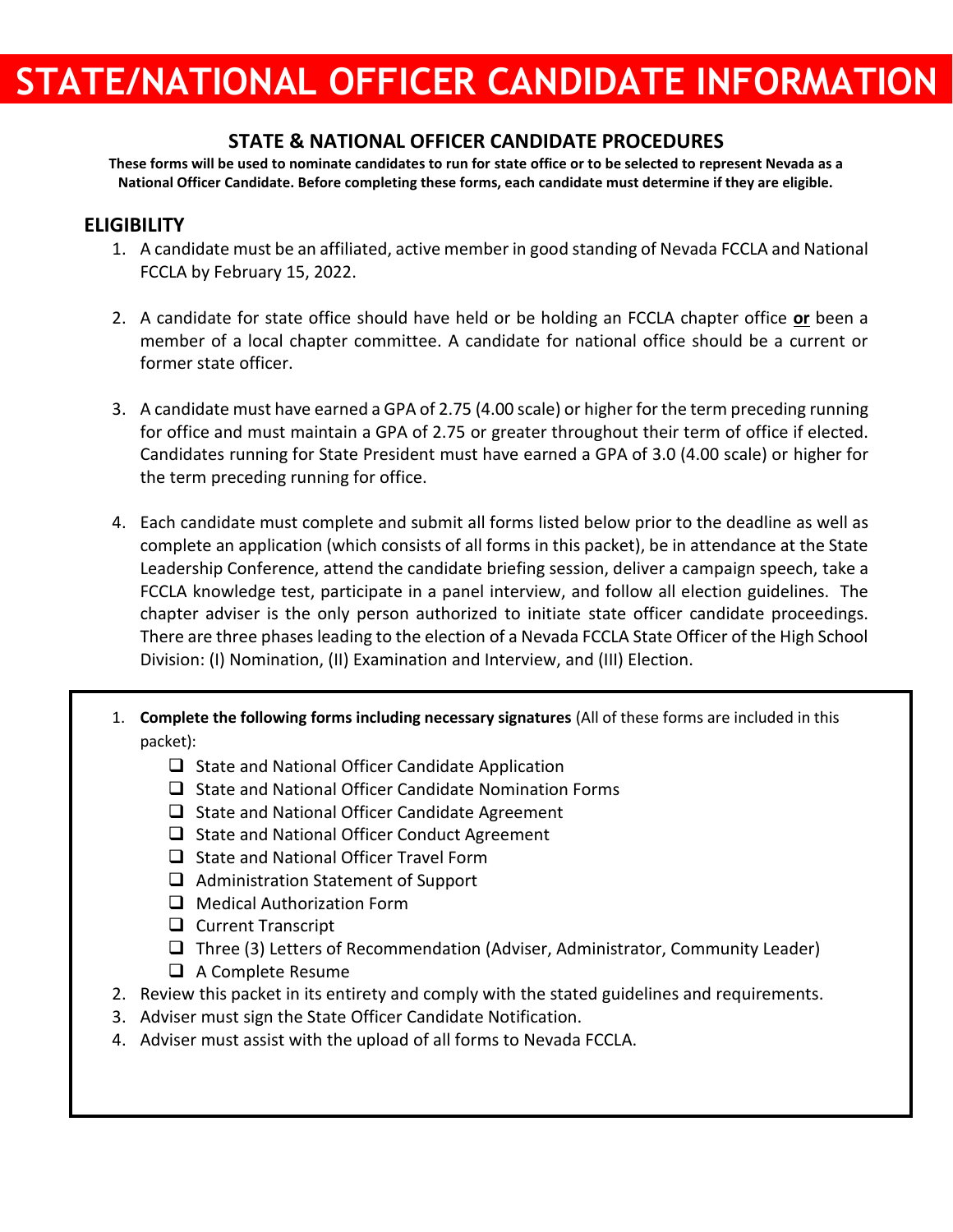### **STATE OFFICER CANDIDATE APPLICATION DEADLINE**

**February 15, 2022** All forms must be received by **5:00 p.m. PST.** 

Scan & upload all forms through the State Officer Candidate Application Form on the State Officer page of the Nevada FCCLA website at [https://nevadafccla.org/state-officers](https://nevadafccla.org/state-officers%20under%20the%202022-2023) under the 2022[-2023](https://nevadafccla.org/state-officers%20under%20the%202022-2023) State Officer Application tab.

### **ELECTED OFFICES**

President Executive Vice President Vice President of Public Relations Vice President of Membership Vice President of National Programs Vice President of Records Vice President of Community Service Vice President of Development Vice President of Competitive Events

#### **NOMINATION**

- 1. It is the **officer candidate's responsibility** to have the nomination forms completed and returned to Nevada FCCLA by the deadline stated in this application. The forms in this packet constitute the nomination forms required. Each chapter may submit up to three (3) State Officer Candidate Nomination Packets and/or National Officer Candidate Nomination Packets.
- 2. The forms which must be completed and uploaded on or before the deadline are:
	- ❑ State and National Officer Candidate Application
	- ❑ State and National Officer Candidate Nomination Forms
	- ❑ State and National Officer Candidate Agreement
	- ❑ State and National Officer Conduct Agreement
	- ❑ Student Travel Form
	- ❑ Administration Statement of Support
	- ❑ Medical Authorization Form
	- ❑ Current Transcript
	- ❑ Three (3) Letters of Recommendation (Adviser, Administrator, Community Leader)
	- ❑ A Complete Resume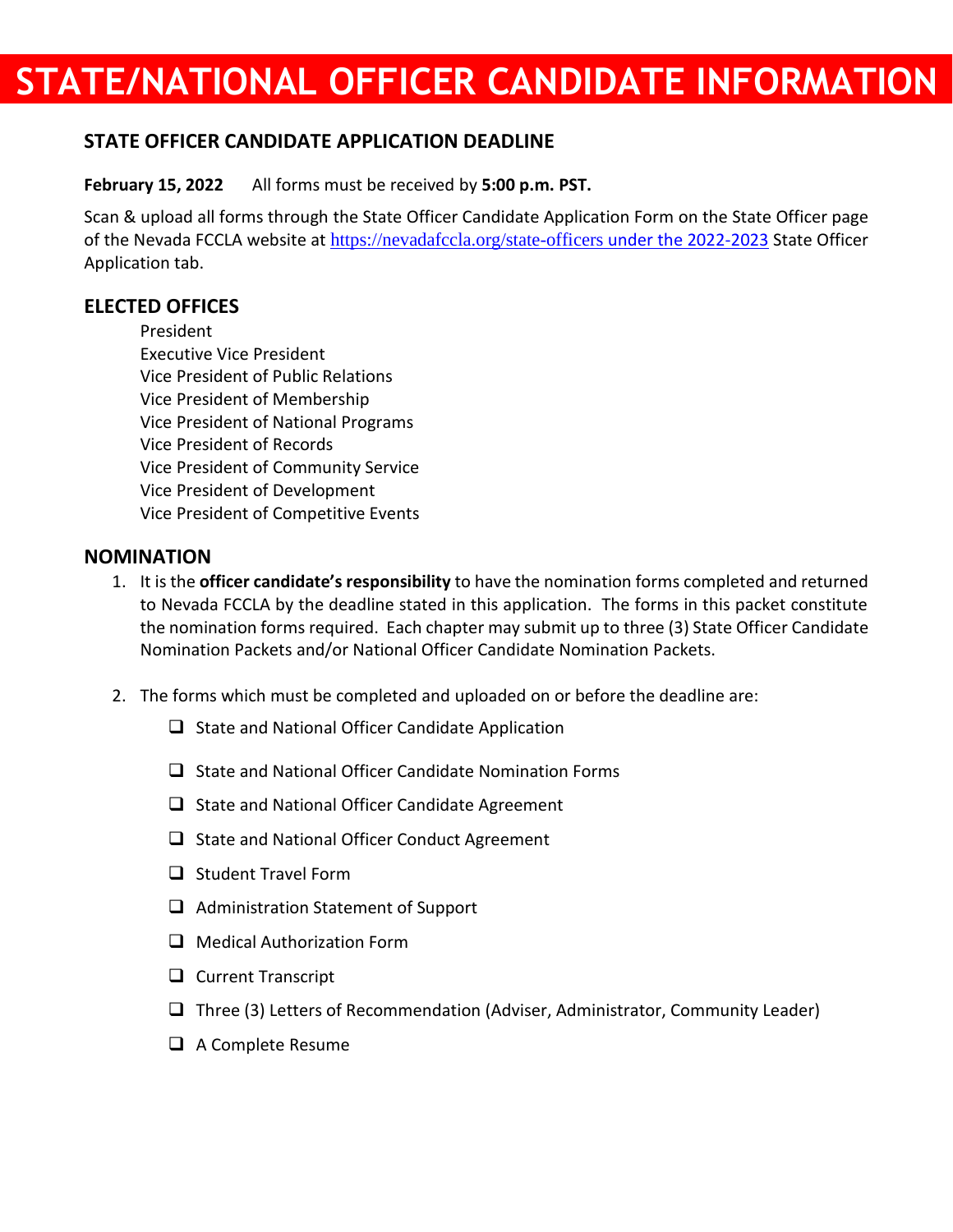### **STATE AND NATIONAL OFFICER CANDIDATE ELECTION PROCESS**

The state officer election will take place after the General Business Session of the State Leadership Conference.

- 1. Each State and National Officer Candidate will take a written evaluation over basic facts of the FCCLA organization. The "Handbook for Ultimate Leadership" is an excellent resource. Some questions may come from current *Teen Times* issues, Nevada FCCLA online blog/newsletter, or current events related to family and consumer sciences, FCCLA, or education in Nevada. The candidates should be familiar with the names of overall purposes of other Nevada statesponsored Career and Technical Student Organizations.
- 2. Each State and National Officer Candidate will participate in an interview, prior to the Opening General Session at the State Leadership Conference. During the interview all candidates will be interviewed together, discussing their ideas for the year ahead as well as topics, such as teamwork, leadership, and National FCCLA programs and competitive events.
- 3. During the Opening General Session of the State Leadership Conference, State and National Officer Candidates will present their speeches to the Nevada Delegation. Speeches must be no longer than 2 minutes. Officers should incorporate the state theme into their speech. No props or costumes will be allowed. The speech topic is as follows:

**2022-2023 Nevada FCCLA Officer Candidate Speech Topic:** FCCLA's #1 purpose is "to provide opportunities for personal development and preparation for adult life." How has FCCLA helped you personally develop and prepare adult life? How would you exemplify this purpose as a State Officer to provide the same opportunity for your members?

- 4. After delivering their speech, each State and National Officer Candidate will be asked one (1) factual and one (1) situational question related to FCCLA information.
- 5. After all candidates have presented their speeches and on-stage questions, State and National Officer Candidates, voting delegates, and chapter members will have the opportunity to meet candidates during the Meet and Greet Session.
- 6. After the Opening General Session, each chapter will have the opportunity to deliberate with their voting delegates. After reaching a decision on which candidates will receive their chapter's vote, delegates will cast their ballots for State and National Officer Candidates during the voting session**. Each chapter will have two (2) votes.**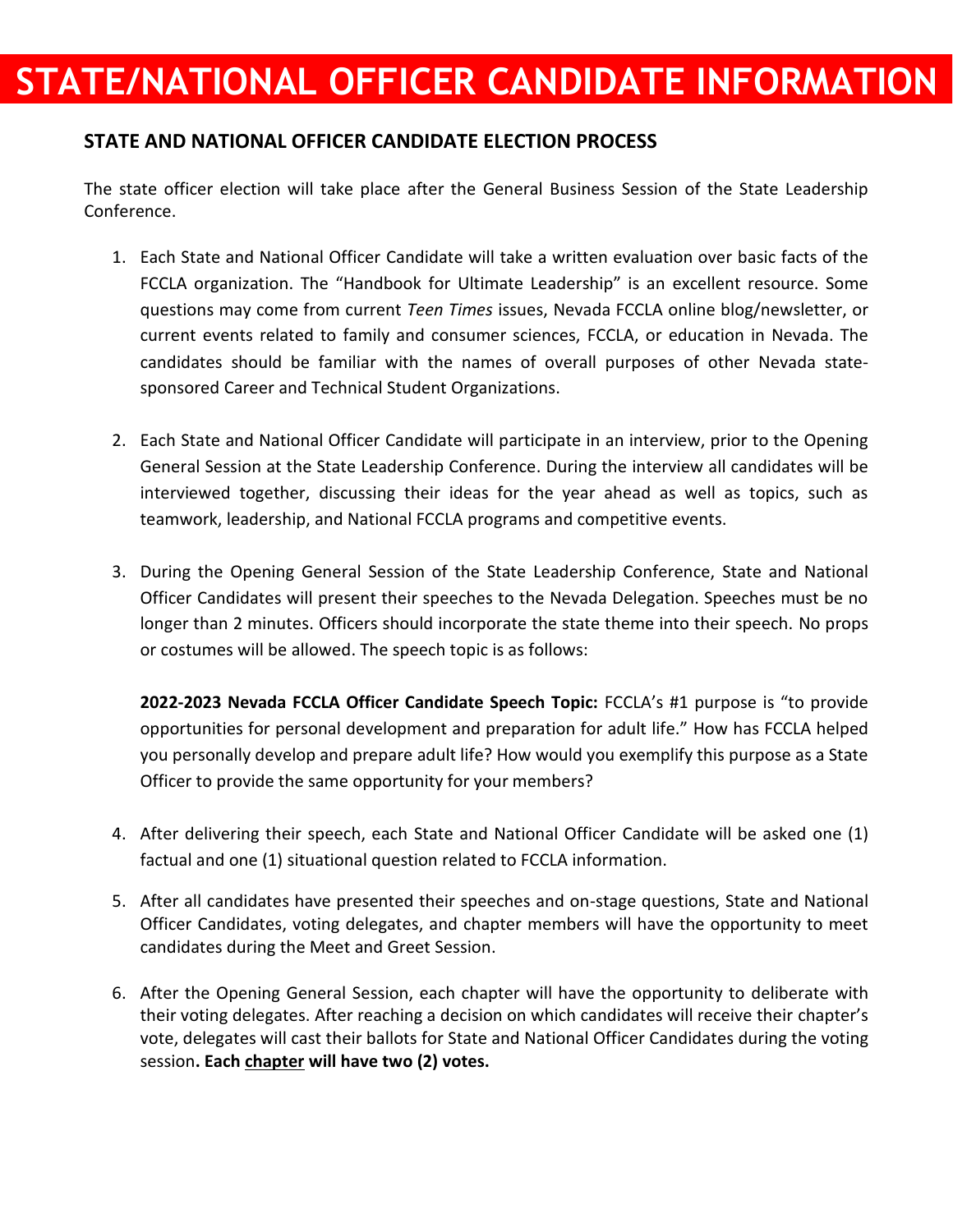- 7. In case of a tie, a run-off election will take place. Voting delegates will be reconvened in order to cast their ballots again.
- 8. A qualified candidate who is not elected to office will have their application submitted to the newly elected officer team for consideration in filling any vacant positions.
- 9. If no candidate is elected for a specific office, that office will be appointed by the newly elected State President, under the advisement of the State Adviser.
- 10. Officer Candidates will be notified of election outcome at the State Officer Candidate Letter Drop in the Conference Headquarters at the State Leadership Conference.
- 11. Newly elected officers are required to attend a Transition Meeting during SLC as well as a New Officer Training Academy. **Newly elected officers must be in the official FCCLA uniform for these meetings.**
- 12. Newly Elected State Officers will be announced and installed at the conclusion of the Grand Achievement Awards Dinner at the State Leadership Conference. **Newly elected officers should wear a long white gown during the installation process, orshould wear black dress pants, black suit jacket, white button dress shirt, and black tie. Advisers, please ensure that all candidate attire, dress or suit, is appropriate prior to arriving at the State Leadership Conference.** Please review the dress code guidelines in the State Leadership Conference Guide to ensure appropriateness of clothing choice.
- 13. National Officer Candidates have additional responsibilities in order to prepare for the election during the National Leadership Conference. Please refer to page 12 for a list of these responsibilities.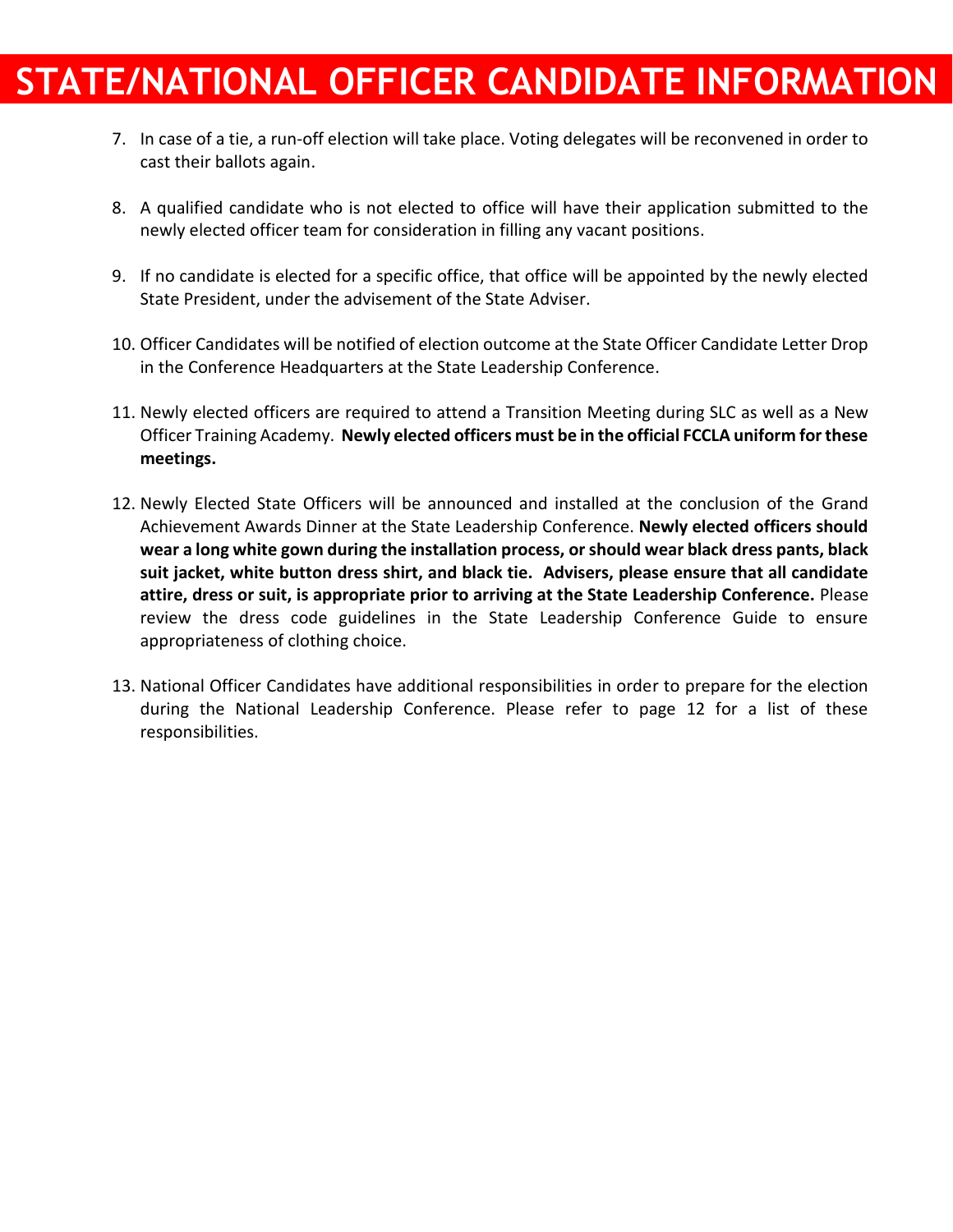### **STATE OFFICER JOB DESCRIPTIONS**

#### **All Officers**

- ❑ Attend all state officer meetings from start to finish. For virtual meetings, cameras should be on and microphones should be unmuted unless there is a circumstance discussed prior with the State Officer Coach.
- ❑ Submit signed and properly completed State Officer Travel Form, found in the State Officer Handbook, at minimum one (1) week prior to all state officer meetings and conferences.
- ❑ Plan the Program of Work as a team for the members of Nevada FCCLA and work to achieve the goals and objectives set in the Program of Work.
- ❑ Attend all state officer meetings:
	- Welcome Leadership Retreat (May 2022 TBD)
	- Fall Leadership Retreat (September 2022 TBD)
	- Fall Leadership Experience (November/December 2022– Elko, Reno, Las Vegas)
	- Winter Leadership Retreat (January 2023 TBD)
	- State Leadership Conference (March 2023 TBD)
	- Officers are also expected to take part in monthly or biweekly conference calls, on a date to be determined by the State Officer Team
- ❑ Officers attending National Leadership Conference will be required to attend all State Meetings as well as previously scheduled state officer meetings.
- ❑ Officers are also encouraged to attend all other conferences, such as National Leadership Conference, National Fall Meeting, and Capitol Leadership even though they are not required events.
- □ Communicate with the State President, State Adviser, Executive Director, State Officer Coach, and other appropriate parties on a regular basis.
- $\Box$  Check and process all state officer related email daily.
- ❑ Submit a monthly report accounting for FCCLA activities and participation.
- ❑ Assist with the FCCLA Annual Report.
- ❑ Keep a notebook of all activities during term in office, including event reflections (notebook will be provided by your State Officer Coach).
- ❑ Work to spread visibility and reach of Nevada FCCLA among the business community and state and federal government. Promote FCCLA to Nevada business and industry.
- ❑ Work to recruit new chapters and new members. Promote FCCLA to Family and Consumer Sciences students and teachers.
- ❑ Support chapter adviser's efforts to implement the FCCLA program.
- $\Box$  Be an active and involved participant in your local chapter.
- $\Box$  Encourage FCCLA members to run for state office.
- ❑ Make visits to local chapters to discuss FCCLA and encourage further participation in state and national FCCLA programs. All visits must be approved by State Adviser.
- $\Box$  Be responsible for completing assigned action items in the Accountability Chart.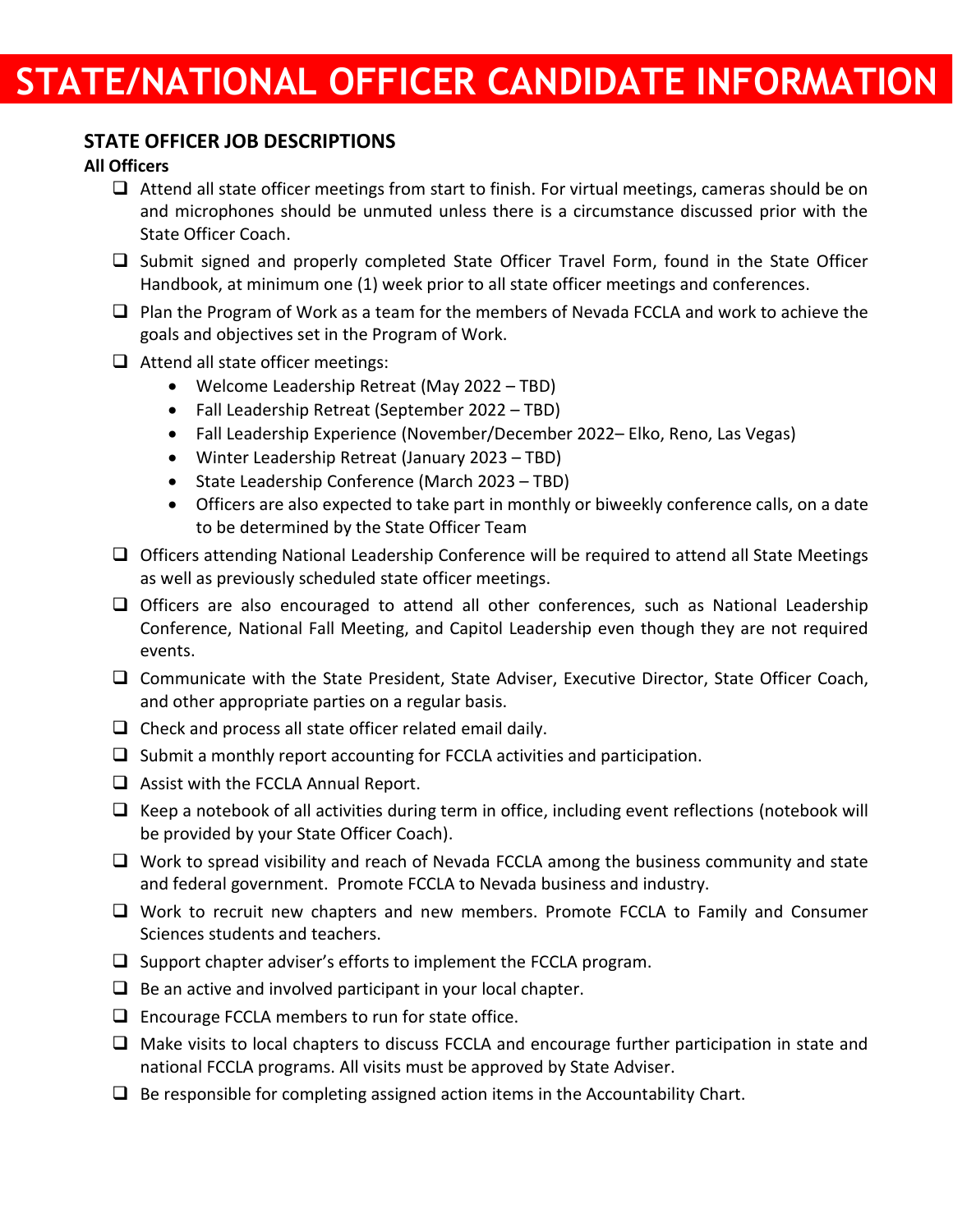#### **President**

- ❑ Provide communication link between the officer team, other state FCCLA leadership, and Nevada FCCLA chapters.
- ❑ As directed by the State Adviser, work with the State Officer Team to be sure that team assignments are completed on time.
- ❑ Send reminders and check in with fellow officers on a regular basis regarding assignments/responsibilities.
- $\Box$  Lead the State Officer Team in setting and meeting all assignments in the Accountability Chart.
- ❑ Work with the State Officer Team to prepare a year‐end report of all activities completed during the term in office.
- ❑ Represent the State Officer Team and Nevada FCCLA at meetings and conferences (i.e., Rally, CTSO Joint Meeting, etc.).
- ❑ Submit a State Officer Monthly Report to the Board of Directors, based on the individual Fifth of the Month State Officer Reports.
- $\Box$  Prepare reports and presentations for FCCLA meetings.
- $\Box$  Ensure that all state officers work closely together as a unified team.
- $\Box$  Coordinate and maintain a record of chapter visits within the state.
- ❑ Sit on the Board of Directors as a Student Representative.

#### **Executive Vice President**

- ❑ Run for National Executive Council.
- ❑ Once elected on the state level, present the following for approval/review to the Executive Director/State Adviser and State Officer Coach: speech, Q & A practice, resume, and essays, etc. The candidate MUST work with the State Officer Coach on all elements of their election process including submitting all national officer application materials, speech, etc., to the State Officer Coach for review and approval prior to finalizing, submitting, or printing material.
- $\Box$  If elected to national office, all national officer duties will be priority; and duties for the State Officer Team may be purposefully vague. While they will receive a reduced load in recognition of their national officer duties, the Executive Vice President will still be expected to participate in State Officer Team activities, all meetings, and state officer assignments.
- ❑ Copy Executive Director/State Adviser and State Officer Coach on all official FCCLA communication and correspondence in fulfillment of both state and national officer duties. Keep State Adviser and State Officer Coach apprised of national officer assignments and progress toward completion of those assignments.
- ❑ If not elected to national office, the Executive Vice President will assist the President and State Officer Team in fulfilling the State Officer Team's Accountability Chart.
- $\Box$  Help in planning all state meetings.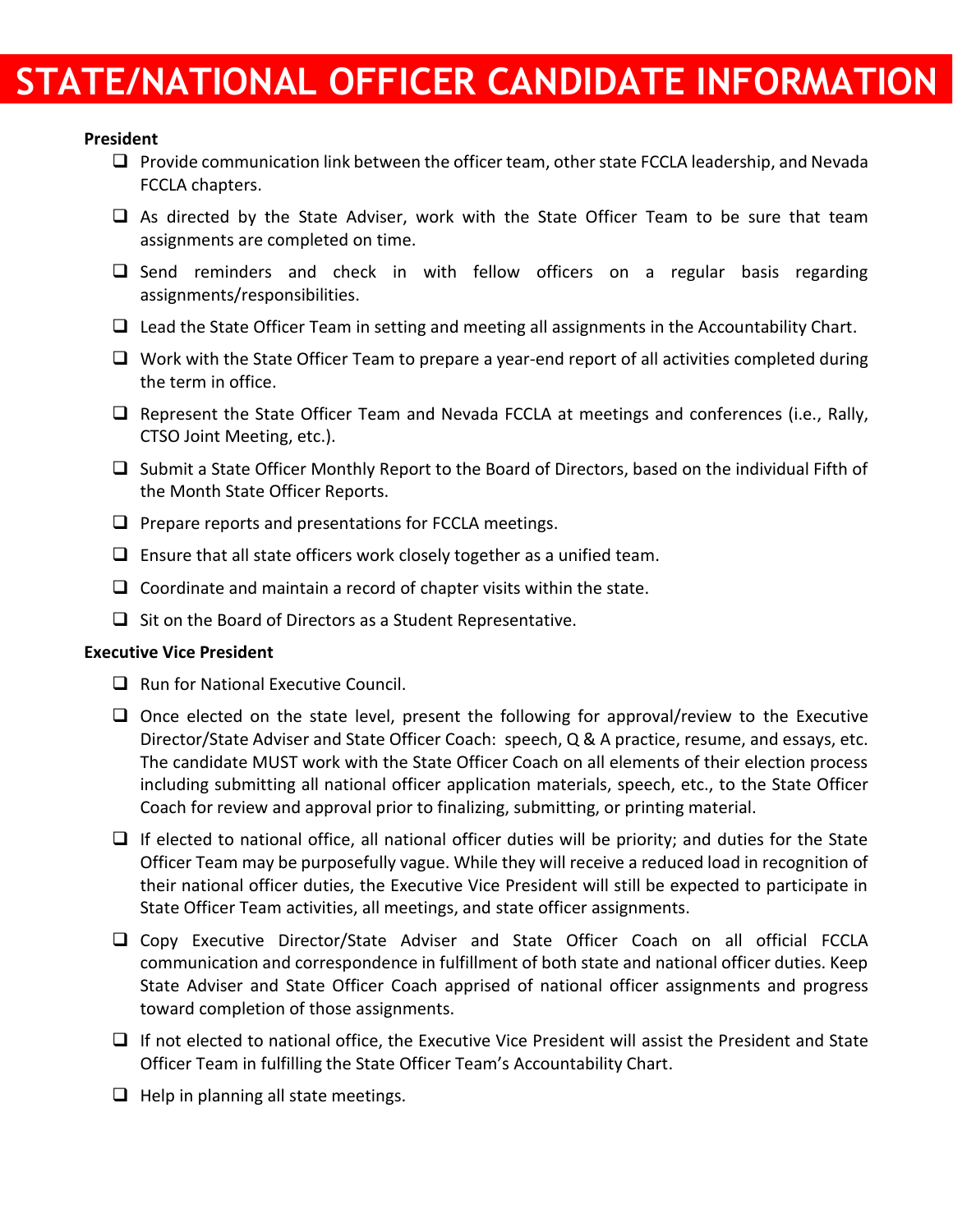- ❑ Participate with the State Officer Team in other projects as planned.
- ❑ Assist with the communication between Nevada FCCLA and its sponsors and volunteers.
- ❑ Participate with the State Officer Team in other projects as planned.

#### **Vice President of Records**

- ❑ Maintain the permanent record of all State Officer Meetings (including conference calls).
- ❑ Assist the State Adviser in maintaining the State Officer Team Accountability Chart.
- ❑ Assist with the communication on behalf of Nevada FCCLA and its sponsors and volunteers.
- $\Box$  Actively participate with the State Officer Team in projects as planned.
- ❑ Monitor the Nevada FCCLA website. Submit content, pictures, and newsworthy items for the state website and social media.
- ❑ Produce a slideshow of Nevada state events to be shown at SLC.

#### **Vice President of Community Service**

- ❑ Determine the State Outreach Project for the year with the help of the State Officer Team.
- ❑ Motivate chapters to participate in FCCLA outreach project activities.
- ❑ Plan and implement a project relating to the State Outreach Project for the year.
- ❑ Lead the planning and promotion of State and National sponsored community service activities.
- $\Box$  Report district and local chapter activities to Nevada FCCLA.
- ❑ Act as a liaison between National FCCLA and local chapters on National Outreach Projects.

#### **Vice President of Competitive Events**

- ❑ Keep up to date on the PEP Event Manual, STAR Event Manual, and Competitive Events Manual.
- $\Box$  Assist local chapters in preparing for competitive events.
- ❑ Obtain the list of all STAR Event Competitors for National Leadership Conference and send congratulatory notes following the conference.
- ❑ Assist the Vice President of Development in securing sponsors for each competitive event.
- ❑ Assist the State Adviser with competitive event preparation during State Leadership Conference.

#### **Vice President of Development**

- ❑ Maintain a record of all previous FCCLA sponsors.
- $\Box$  Lead the planning and promotion of contacting potential FCCLA sponsors.
- ❑ Assist with Alumni & Associates.
- ❑ Create and distribute thank you notes to sponsors after State Leadership Conference and National Leadership Conference.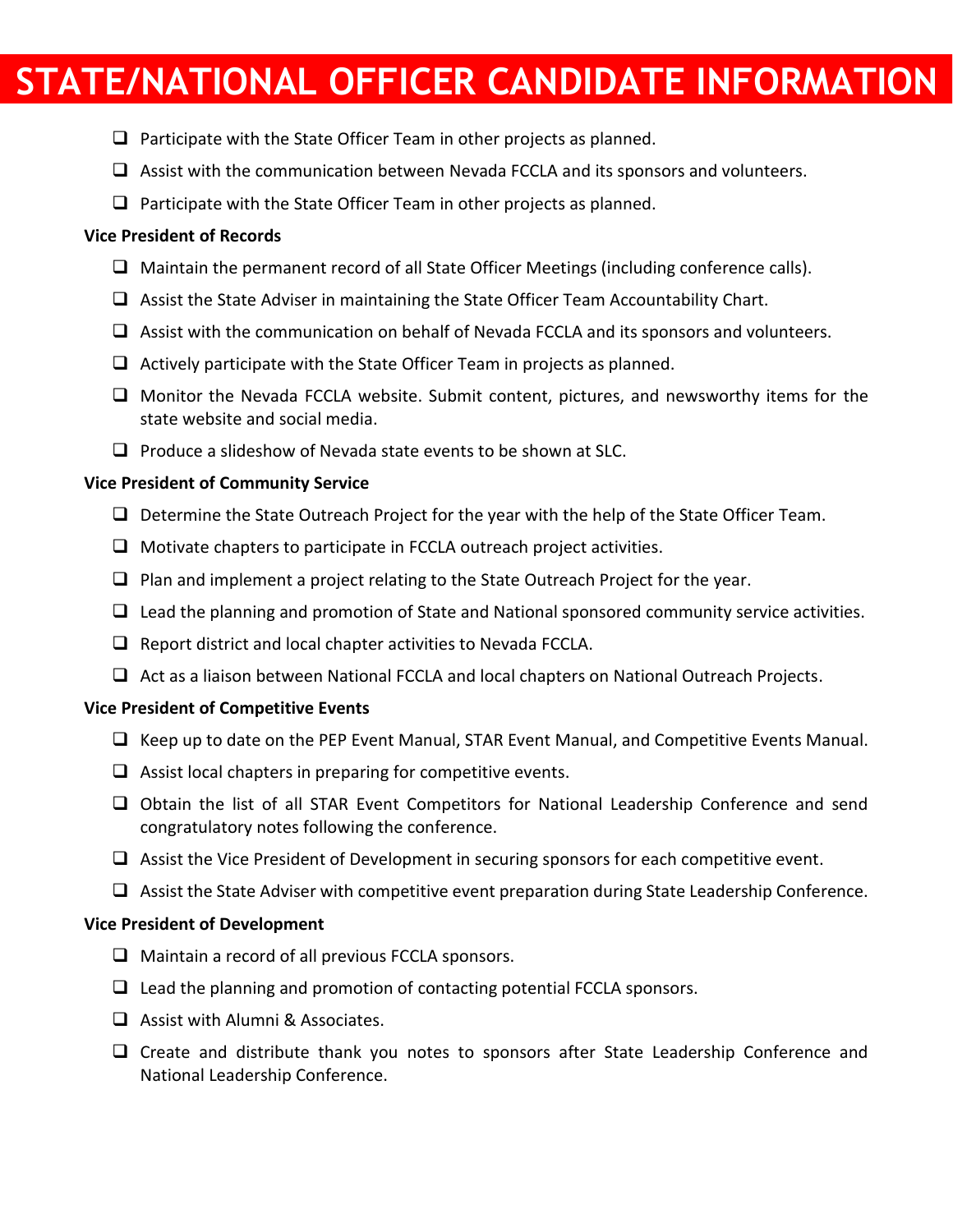#### **Vice President of Membership**

- ❑ Lead the planning and promotion of statewide involvement in FCCLA Week.
- □ Promote participation in FCCLA programs and recognition opportunities.
- ❑ Assist in increasing membership and promoting Nevada FCCLA.
- $\Box$  Coordinate the outline and presentation for all chapter visits

#### **Vice President of Public Relations**

- ❑ Serve as the primary public relations leader for Nevada FCCLA.
- $\Box$  Design, coordinate, and publish a social media plan.
- $\Box$  Inform the public about FCCLA through press releases and interaction with local and state media outlets.
- ❑ Write articles promoting Nevada FCCLA for state and national publications.
- $\Box$  Lead the state officer team in utilizing the Nevada FCCLA social media to promote and publicize FCCLA programs, events, conferences, and activities.

#### **Vice President of National Programs**

- ❑ Promote participation in FCCLA National Programs by creating monthly social media posts.
- ❑ Write articles for state and national publications, recognizing Nevada FCCLA's involvement in state and national programs.
- □ Present information sessions, workshops, and training to local chapters on FCCLA National Programs.
- $\Box$  Ensure the recognition of chapters that have completed national programs at the State Leadership Conference.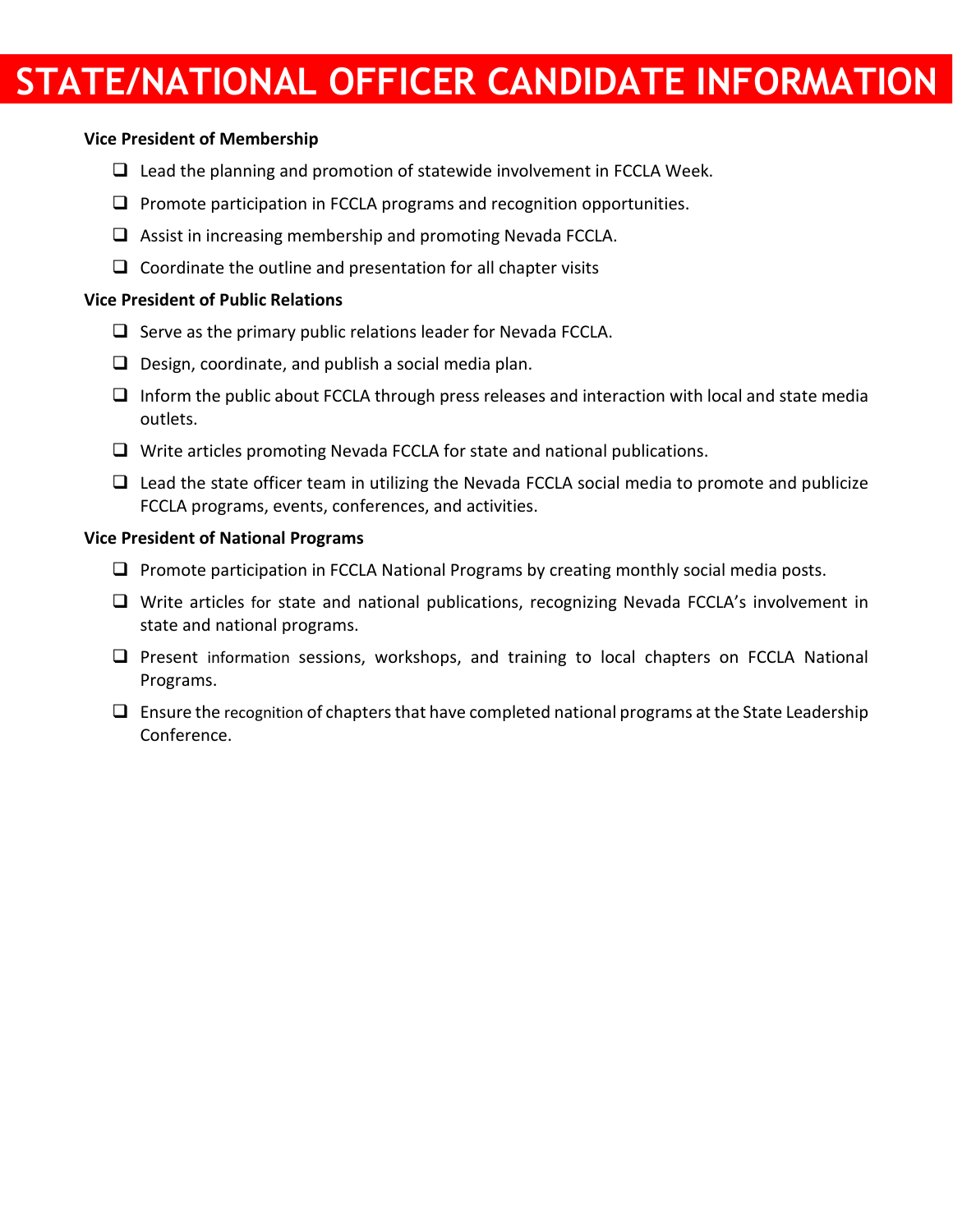## **State Officer Candidate Forms**

The forms on the following pages must be submitted for a candidate's application to be complete. Incomplete packets will result in the disqualification of the candidate. Please ensure that all requested information is provided and that each form is complete and contains all requested signatures.

#### **Forms Deadline: February 15, 2022, by 5:00 PM PST**

Upload forms through the State Officer Candidate Application Form on the State Officers page of the Nevada FCCLA website[, http://nevadafccla.org/state-officers](http://nevadafccla.org/state-officers), under "Officer Candidate Resources."

Required Forms:

- 1. State and National Officer Candidate Application
- 2. State and National Officer Candidate Nomination Form\*
- 3. State and National Office Candidate Agreement\*
- 4. State and National Officer Conduct Agreement\*
- 5. State and National Office Candidate Travel Form\*
- 6. Administration Statement of Support\*
- 7. Medical Authorization Form\*
- 8. Current Transcript\*
- 9. Three (3) Letters of Recommendation (Adviser, School Administrator, Community Leader)\*
- 10. A Completed Resume\*

\*Forms marked with the asterisk will need to be uploaded on our website via the State Officer Candidate Application Form found a[t http://nevadafccla.org/state-officers/.](http://nevadafccla.org/state-officers/)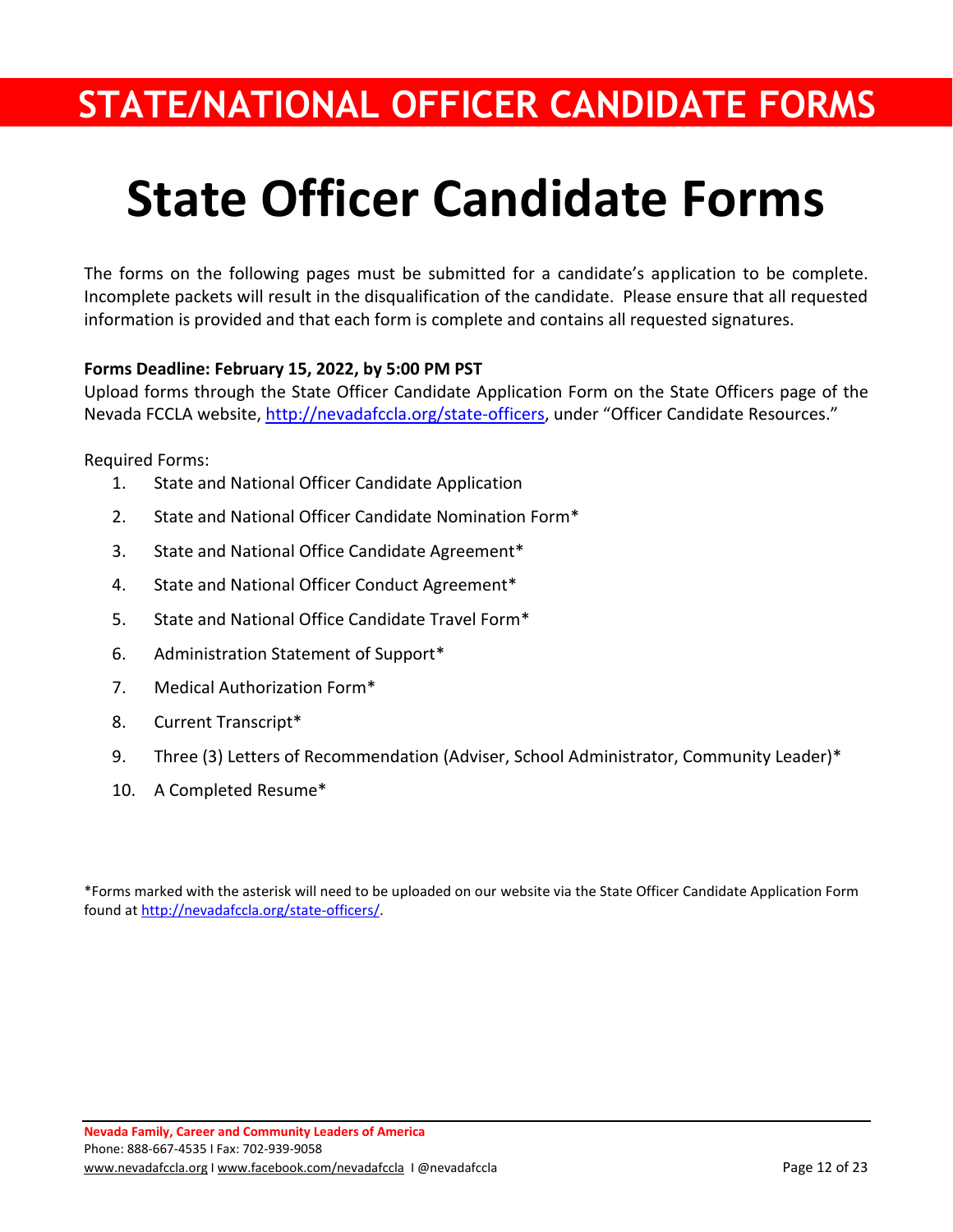For this section, the candidate will submit a two-page resume listing the information below. Candidates must keep the resume to three pages. This three-page resume will be placed on the Oregon FCCLA Website for chapters and Voting Delegates to view. A template for this section is located here:

Information needed for the resume:

- Candidate's picture
- Candidate's school and grade
- Family and Consumer Sciences and related courses and grade levels when taken.
- FCCLA Projects
- National Programs (with a brief description)
	- o Power of One Units (A Better You, Family Ties, Take the Lead, Working on Working, Speak Out
	- o for FCCLA)
	- o Career Connection
	- o Families Acting for Community Traffic Safety (FACTS)
	- o Families First
	- o Financial Fitness
	- o Community Service
	- o Stand Up
	- o Student Body
- **State Projects**
- Competitions
	- o STAR Events
	- o STATE Events
	- o National Fall Conference Events
- FCCLA Leadership
	- o Committees
	- o Local Office(s)
	- o Region Office
	- o State Office
- FCCLA Events/Conferences
	- o Fall Leadership Conference
	- o National Fall Conference / Virtual Leadership Experience
	- o Region/Culinary STAR Events
	- o State Leadership Conference
	- o National Leadership Conference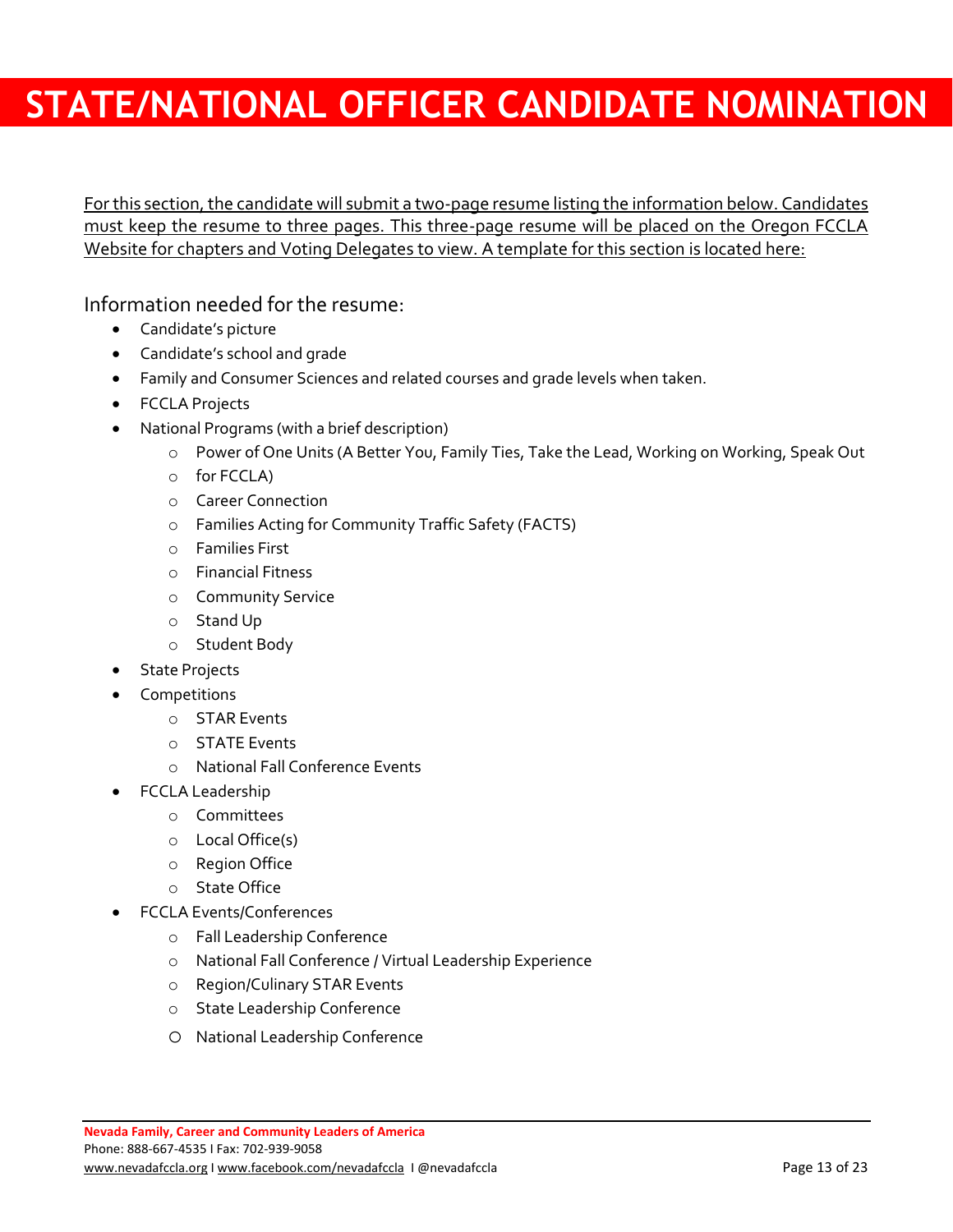### **STATE/NATIONAL OFFICER CANDIDATE NOMINATION FORM Chapter:**

Please list the name(s) of each candidate being nominated from your chapter. Note that each chapter is allowed to have three (3) state officers serve during each term. Only ONE copy of this form should be filled out for each chapter and should include the names of all students from the chapter who are running for state or national office.

Running for office entails running At-Large, and once elected, the team will decide upon offices for President, Vice President of Community Service, Vice President of Competitive Events, Vice President of Development, Vice President of Membership, Vice President of Records, Vice President of National Programs, and Vice President of Public Relations.

National Officer Candidates follow the same election process as State Officer Candidates. The Board of Directors will conduct a final certification process following the elections.

|                       | Please indicate with an X in the<br>appropriate column below the type of<br>office each candidate is seeking. |                         |
|-----------------------|---------------------------------------------------------------------------------------------------------------|-------------------------|
|                       |                                                                                                               |                         |
| <b>Candidate Name</b> |                                                                                                               |                         |
|                       | <b>STATE OFFICER</b>                                                                                          | <b>NATIONAL OFFICER</b> |
|                       | <b>CANDIDATE</b>                                                                                              | <b>CANDIDATE</b>        |
|                       |                                                                                                               |                         |
|                       |                                                                                                               |                         |
|                       |                                                                                                               |                         |
|                       |                                                                                                               |                         |
|                       |                                                                                                               |                         |
|                       |                                                                                                               |                         |
|                       |                                                                                                               |                         |
|                       |                                                                                                               |                         |
|                       |                                                                                                               |                         |
|                       |                                                                                                               |                         |

Chapter Adviser Signature **Date Adviser Signature** Adviser **Date Adviser Signature** Date Date Adviser Base Date Date

All forms must be received by 5 p.m. February 15, 2020. Please upload forms through the State Officer Candidate Application Form available on [www.nevadafccla.org](http://www.nevadafccla.org/) on the State Officers page.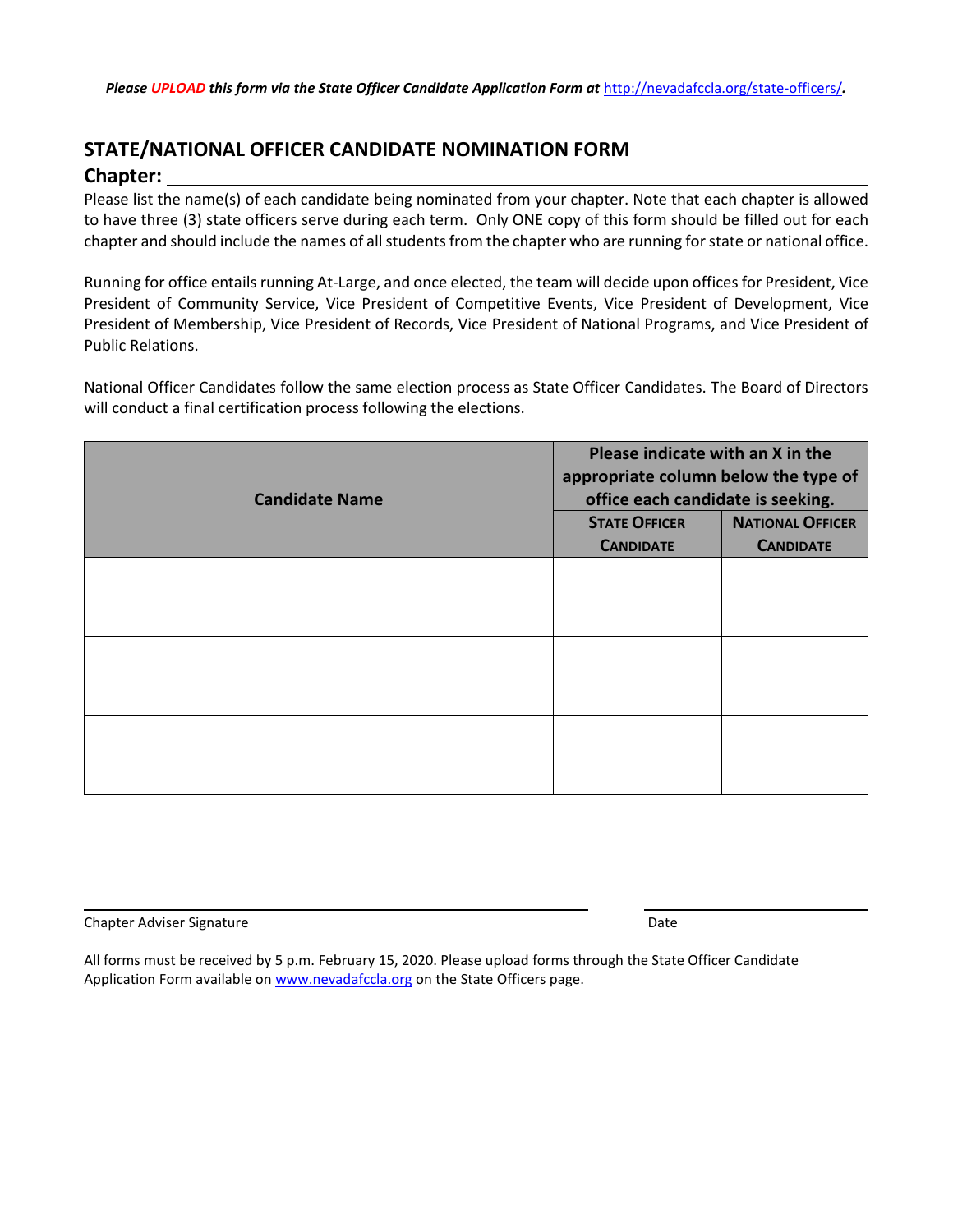*THIS FORM IS FOR REFERENCE ONLY. Information for this form will be completed on the State Officer Candidate Application Form at* <http://nevadafccla.org/state-officers/>*.*

### **STATE/NATIONAL OFFICER CANDIDATE INFORMATION SHEET PAGE 1 STUDENT INFORMATION**

**Please type or print to ensure all data can be read easily**

| Student's LEGAL Name (First, Middle and Last Name - NO NICKNAMES):              | Top 2 referred Offices:           |
|---------------------------------------------------------------------------------|-----------------------------------|
| Student's Name as should be listed in official publications, name badges, etc.: | Number of Years in FCCLA:         |
| Date of Birth (Necessary for booking flights per TSA Regulations):              | Student Cell Number:              |
| Student's Email Address:                                                        | Year in School (e.g., Sophomore): |
| Home Street Address:                                                            | Home City & ZIP Code:             |

**Please Note:** If not elected to the office listed above, would you like your application materials submitted to the newly elected officer team for consideration in filling any vacant positions?

If so, sign here:

Please list your GPA, reflecting the school term previous to your running for office. National Officer Candidates must provide a cumulative GPA reflecting the three (3) previous semesters. Your current transcript will be used to verify your GPA.

Student GPA: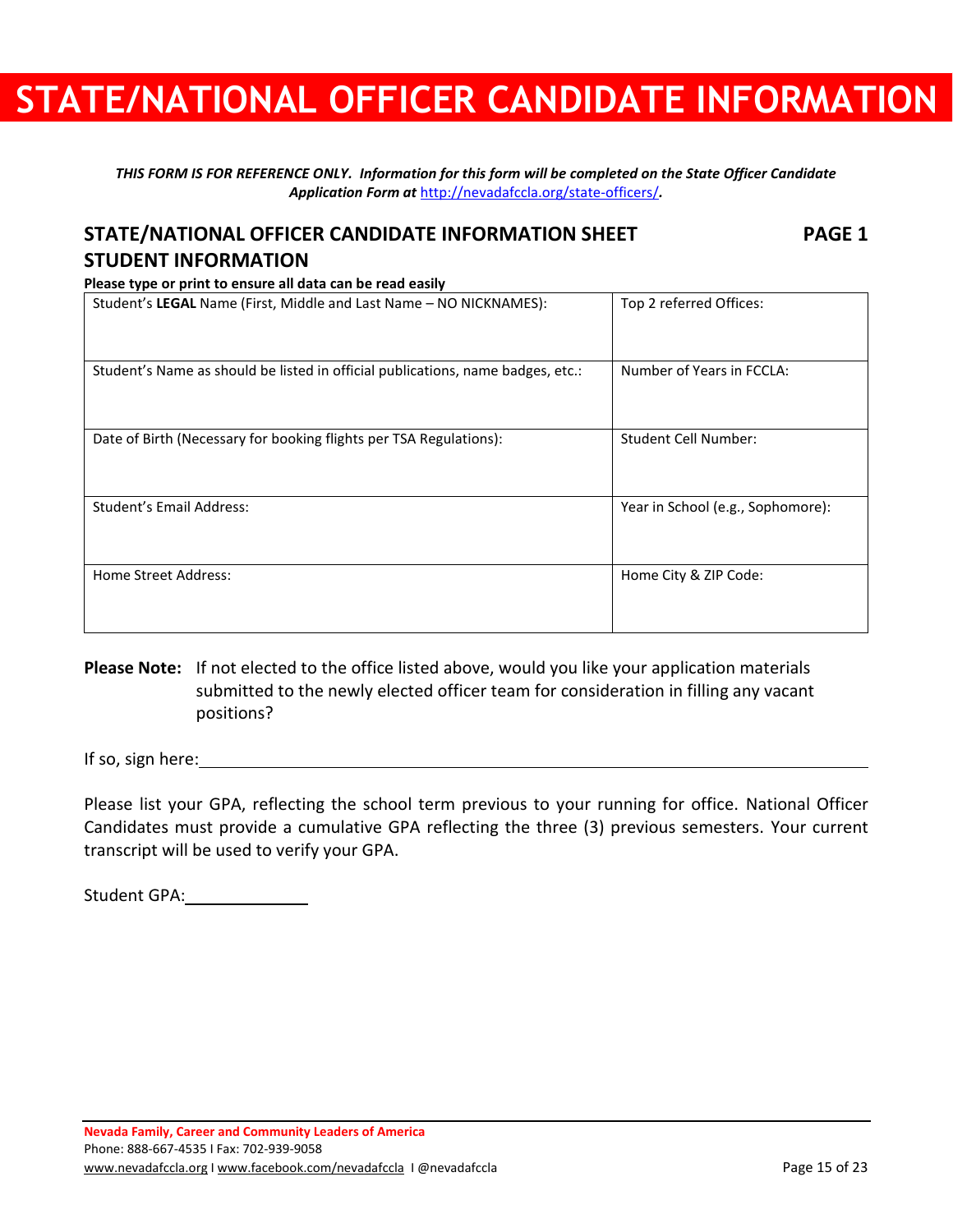*THIS FORM IS FOR REFERENCE ONLY. Information for this form will be completed on the State Officer Candidate Application Form at <https://www.cognitoforms.com/CTSOEvents/NevadaFCCLAStateAndNationalOfficerCandidateApplication20222023> .*

### **STATE/NATIONAL OFFICER CANDIDATE INFORMATION SHEET PAGE 2**

### **PARENT/GUARDIAN INFORMATION**

*(Complete this section if student is under the age of 18)*

**Please type or print to ensure all data can be read easily**

| Parent/Guardian's Name (First and Last): | <b>Parent/Guardian's Cell Number:</b>       |
|------------------------------------------|---------------------------------------------|
| Parent/Guardian's Name (First and Last): | <b>Parent/Guardian's Cell Number:</b>       |
| Parent/Guardian's Home Address:          | Home City & ZIP Code:                       |
| Parent/Guardian's Email Address:         | <b>Parent/Guardian's Home Phone Number:</b> |

### **ADVISER/SCHOOL/CHAPTER INFORMATION**

**Please type or print to ensure all data can be read easily**

| <b>School Name:</b>            |                        |
|--------------------------------|------------------------|
|                                |                        |
| Adviser Name (First and Last): | Adviser Office Number: |
| <b>Adviser Email Address:</b>  | Adviser Cell Number:   |
| <b>School Street Address:</b>  | City & ZIP Code:       |
| <b>School Phone:</b>           | School FAX Number:     |

| District: |  |  |
|-----------|--|--|
|-----------|--|--|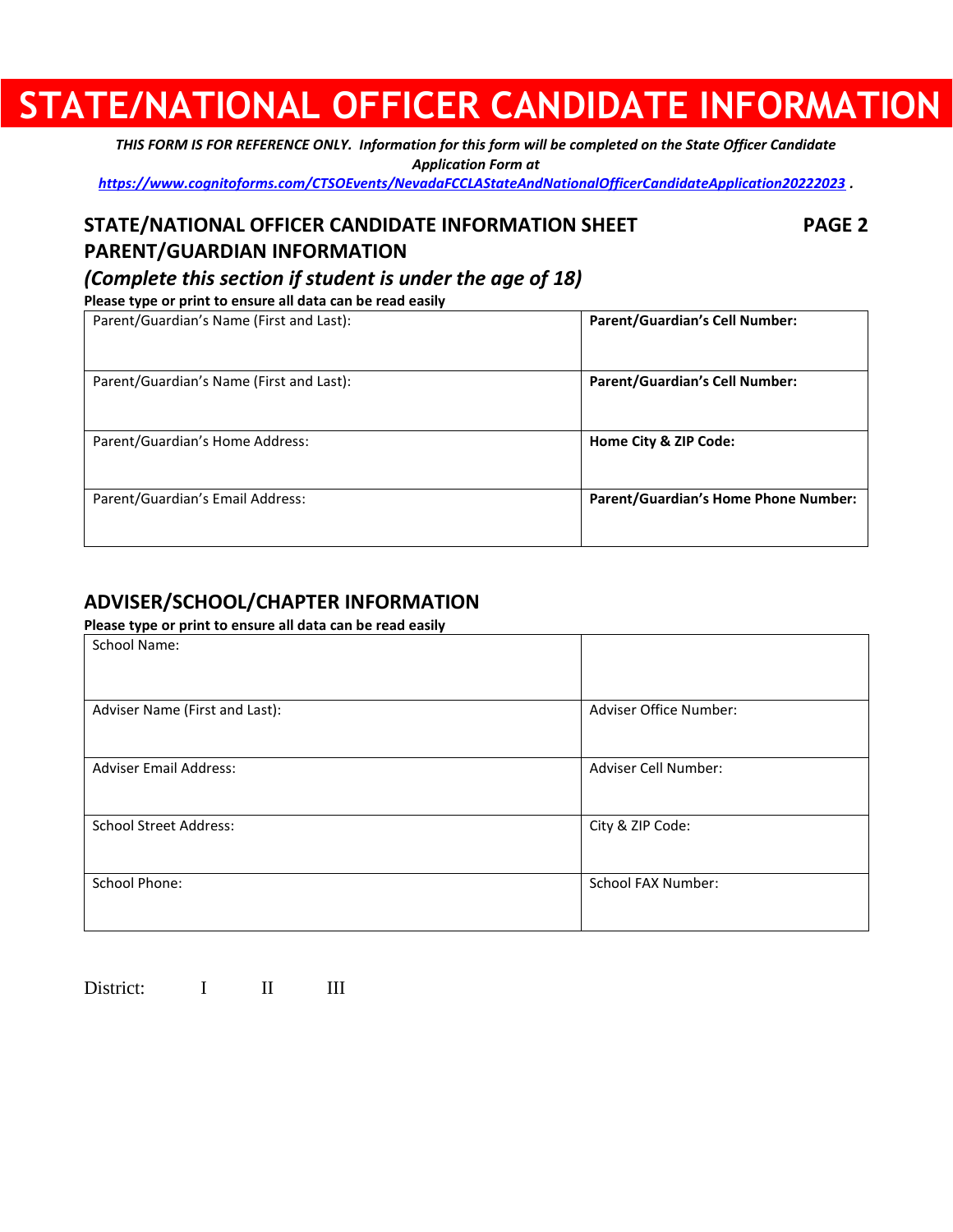### **STATE & NATIONAL OFFICER CANDIDATE Q&A**

*THIS FORM IS FOR REFERENCE ONLY. Information for this form will be completed on the State Officer Candidate Application Form at* <http://nevadafccla.org/state-officers/>*.*

### **STATE OFFICER CANDIDATE Q & A**

*Your answers will be reproduced and will be distributed to Voting Delegates prior to the State Officer Elections for their use in evaluating your qualifications. Be sure to answer all questions completely, but concisely (100 words or fewer per question).*

- 1. Specifically describe why you wish to become a Nevada FCCLA State Officer.
- 2. What qualifications do you have that will make you an excellent state officer?
- 3. What are the benefits of FCCLA that have inspired you as a member?
- 4. What is your vision for the future of Nevada FCCLA, and how will you make this vision happen?
- 5. Do you have any other time commitments that may challenge your ability to complete your state officer duties and how do you plan to balance these responsibilities?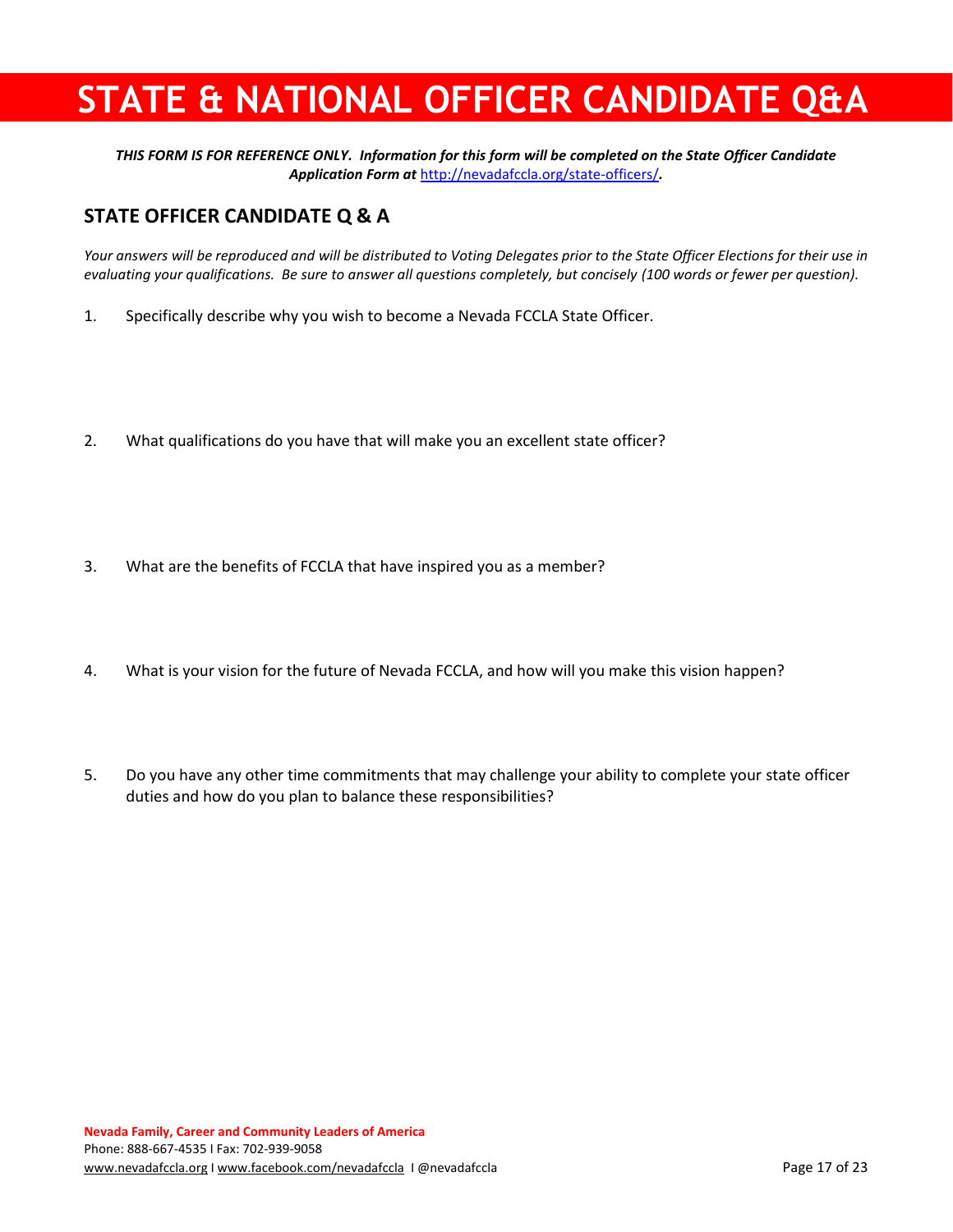### **STATE & NATIONAL OFFICER CANDIDATE AGREEMENT**

### **STATE & NATIONAL OFFICER CANDIDATE AGREEMENT INFORMATION SHEET**

#### **Purpose:**

Becoming a Nevada FCCLA State Officer requires a commitment on the part of all parties concerned. To make that commitment, each party must understand the responsibility to this leadership training experience. For a candidate to be eligible for office, all parties indicated *must* sign this agreement.

State Officer Candidates should understand that, if elected, attendance at all state officer meetings and activities is required. Failure to attend any of these meetings will result in their removal from office, except for emergencies/unsafe traveling conditions. It should also be understood that an officer may be removed from office if he/she fails to comply with state officer responsibilities/assignments, for failure to participate in activities, and for conduct which would reflect negatively on Nevada FCCLA or the State Officer Team.

#### **If elected, the candidate agrees to:**

- 1. Perform to the best of his/her ability the duties of the elected office.
- 2. Maintain an un-weighted GPA of 2.75 or better based on a 4.0 scale during their term of office. The State President must maintain a 3.0 GPA or higher based on a 4.0 scale during his or her term of office.
- 3. Attend and participate in **ALL** activities scheduled by the Nevada Association of FCCLA including, but not limited to state officer meetings, state officer training, and conferences and attest that, "I fully understand the responsibilities and obligations of the position I seek; and, if elected, will carry them out to the very best of my ability. I further understand that if, in the opinion of the majority of the Management Team and State Adviser, I fail to fulfill my responsibilities and obligations of office, and/or I violate the Nevada FCCLA Student Code of Conduct, I can be removed from office."

State officers are strongly encouraged, but not required, to attend the following conferences: **National Leadership Conference, National Cluster Meeting, and Capitol Leadership.**

Nevada FCCLA will pay all expenses for required activities. Please note that while Nevada FCCLA pays most travel expenses, some extra expenses will be the responsibility of each state officer (meals during travel to and from meetings and personal spending money). If an officer attends any of the national sponsored conferences, he/she will be expected to fully participate in all conference activities as instructed by State Staff.

#### **The Parent(s)/Guardian(s) Agree To:**

- 1. Authorize state officer to visit Nevada schools and participate in all Nevada FCCLA chapter activities, state officer meetings, and other official officer duties for the purpose of conducting official FCCLA state officer business.
- 2. Encourage the state officer to take full benefit of the leadership development experience.
- 3. Authorize the state officer's name/likeness in publications, productions, promotions, and on websites for informational, promotional, and other related purposes without further consideration.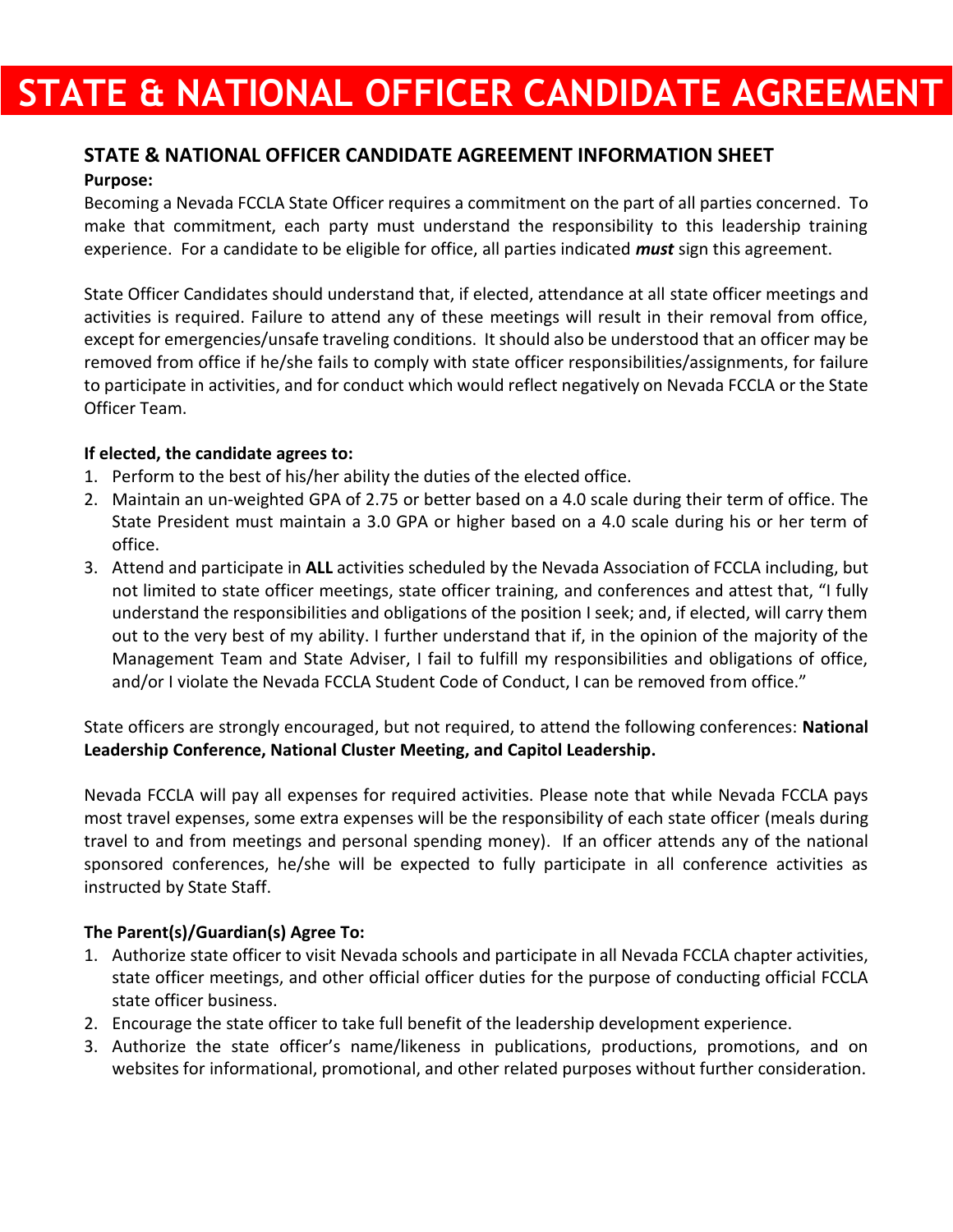### **STATE & NATIONAL OFFICER CANDIDATE AGREEMENT**

Please UPLOAD this form via the State Officer Candidate Application Form at <http://nevadafccla.org/state-officers/>.

#### **STATE & NATIONAL OFFICER CANDIDATE AGREEMENT SIGNATURE FORM Adviser(s) and All School Officials Listed Below Agree To:**

- 1. Recommend for state office only those candidates who are qualified. (See qualification information provided.)
- 2. Host meetings, when possible, of the state officers upon request of the Executive Director.
- 3. Ensure the candidate's attendance at all required Nevada FCCLA activities.
- 4. Permit the candidate to visit Nevada schools and participate in FCCLA chapter activities for the purpose of conducting official FCCLA state officer business.
- 5. Certify that the candidate has earned a GPA of 2.75 (4.0 base) or better for the term preceding the election and that officer maintains this during their term of office. Certify the State President has earned a 3.0 GPA (4.00 base) or better for the term preceding the election and maintain this during their term of office.
- 6. Read the State Officer Candidate Agreement and State Officer Code of Conduct Agreement and discuss its implications with the student.
- 7. Host an affiliated FCCLA chapter at your school.
- 8. Participate in the Nevada State Executive Council (the local adviser to a state officer is an ex-officio member of this Council).

| Candidate Signature <sup>1</sup>    | Candidate Name, Printed            | Date |
|-------------------------------------|------------------------------------|------|
| Chapter Adviser Signature           | Chapter Adviser, Printed           | Date |
| Parent/Guardian Signature           | Parent/Guardian Signature          | Date |
| High School Administrator Signature | High School Administrator, printed | Date |
| Athletic Coach(es) Signature        | Athletic Coach(es), printed        | Date |
| Candidate Employer(s) Signature     | Candidate Employer, printed        | Date |

**<sup>1</sup>** If you change schools, jobs and/or sports at any time during your state officer year and signatures above are not complete and current; this document must be signed again and resubmitted to Nevada FCCLA.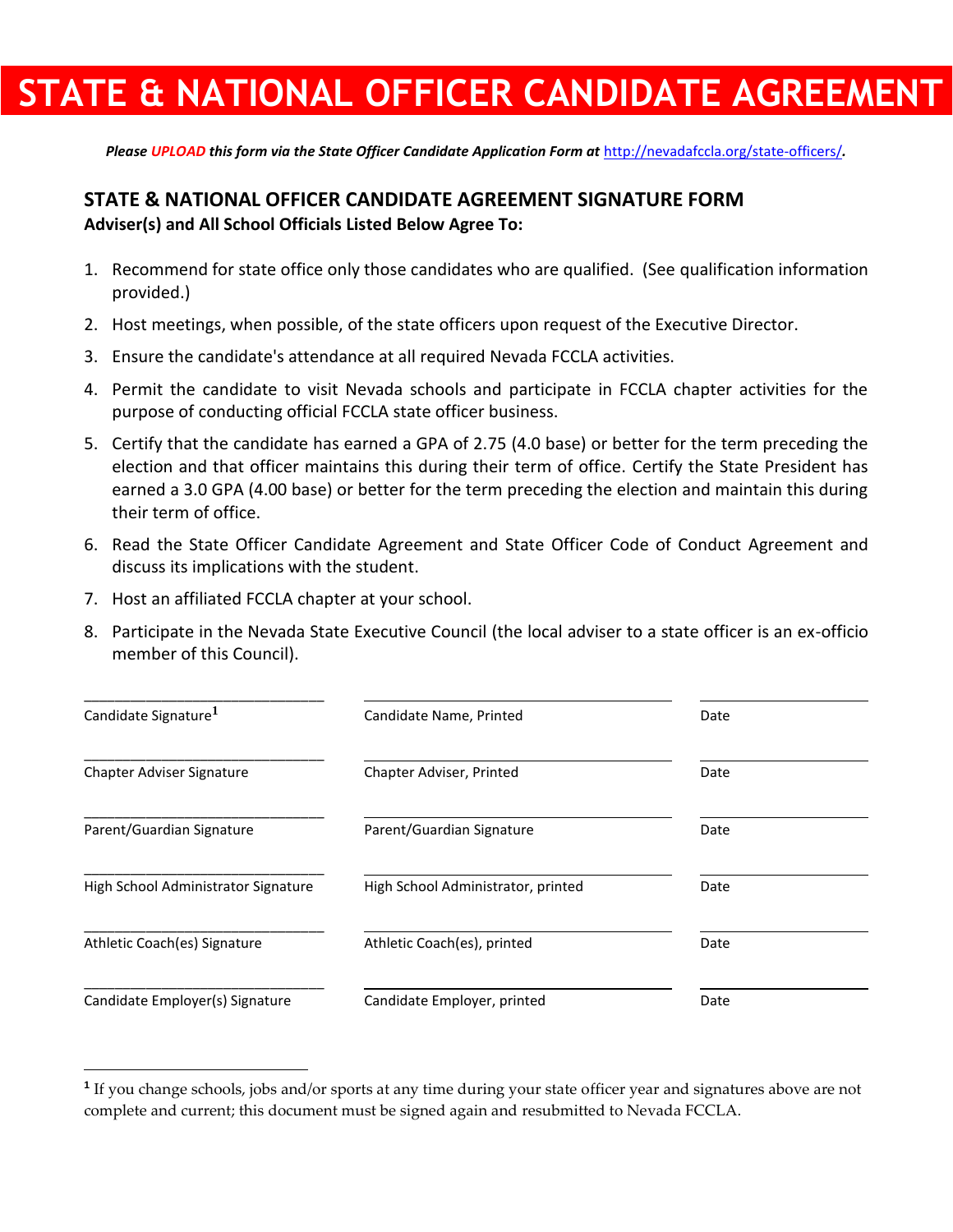### **STATE & NATIONAL OFFICER CONDUCT AGREEMENT**

Please UPLOAD this form via the State Officer Candidate Application Form at <http://nevadafccla.org/state-officers/>.

### **STATE & NATIONAL OFFICER CONDUCT AGREEMENT**

FCCLA and related programs offer training to students with career objectives in the fields of human sciences, fashion design, culinary, business, and many other fields. Because individual conduct and appearance is an aspect of this training, it becomes the responsibility of each and every participant to see that proper conduct is adhered to at all times. Violations of this conduct code will not be tolerated and may result in disqualification from competition, being sent home at the individual parent and/or guardian expense, removal from FCCLA office, forfeiture of awards, suspension from future FCCLA activities, and/or other appropriate measures.

- 1. Participants must abide by all rules and regulations of FCCLA, appropriate school district policies, and applicable laws and ordinances from the time he/she leaves his/her home or school for any activity and the time he/she returns to the same home or school following the activity.
- 2. There shall be no defacing or stealing of property. Any damages to any property or furnishing must be paid or replaced by the individual or chapter involved. Violators may be referred to the police and sent home.
- 3. No narcotics in any form shall be possessed or used by participants at any time, under any circumstances. Violators will be referred to the school administrator, police authorities and sent home.
- 4. No alcoholic beverages shall be possessed or used by participants at any time, under any circumstances. Violators will be referred to the school administrator, police authorities and sent home.
- 5. Possession of weapons and/or any action causing bodily harm or fear of life will not be tolerated. Violators will be referred to the school administrator, police authorities and sent home.
- 6. Student use of tobacco products will not be permitted from the time he/she leaves his/her home or school for any activity and the time he/she returns to the same home or school following the activity.
- 7. Officers will fully participate in all conference general sessions (such as opening and awards) and assigned activities as instructed by State Staff. (Including workshops, competitive events, meetings, etc.)
- 8. Participants should keep their adult advisers informed of their activities and whereabouts at all times. Identification badges are to be worn at all appropriate times.
- 9. Students of the opposite sex shall not be permitted to be in the same room unless the door is fully open so that someone in the hall may have a clear view into the room or the adviser is present.
- 10. Inappropriate sexual conduct and/or behavior is prohibited

\_\_\_\_\_\_\_\_\_\_\_\_\_\_\_\_\_\_\_\_\_\_\_\_\_\_\_\_\_\_\_\_\_\_\_\_\_\_\_\_\_\_\_\_\_\_\_\_\_\_\_\_

\_\_\_\_\_\_\_\_\_\_\_\_\_\_\_\_\_\_\_\_\_\_\_\_\_\_\_\_\_\_\_\_\_\_\_\_\_\_\_\_\_\_\_\_\_\_\_\_\_\_\_\_

- 11. The dress code will be followed at all times.
- 12. Participants in the presence, and/or having direct knowledge (not hearsay or rumor) of conduct violations must immediately separate themselves from the situation and report the violation to their adviser. Failure to do so will be viewed as the equivalent to participating in the transgression.
- 13. Minimum penalties for violations of this conduct code may be imposed at the discretion of the adviser, state management team, and/or the Board of Advisers. Additional penalties may also be imposed at the discretion of the chapter adviser and/or school officials according to individual school district policies and guidelines.

Student Signature Date

Parent/Guardian Signature Date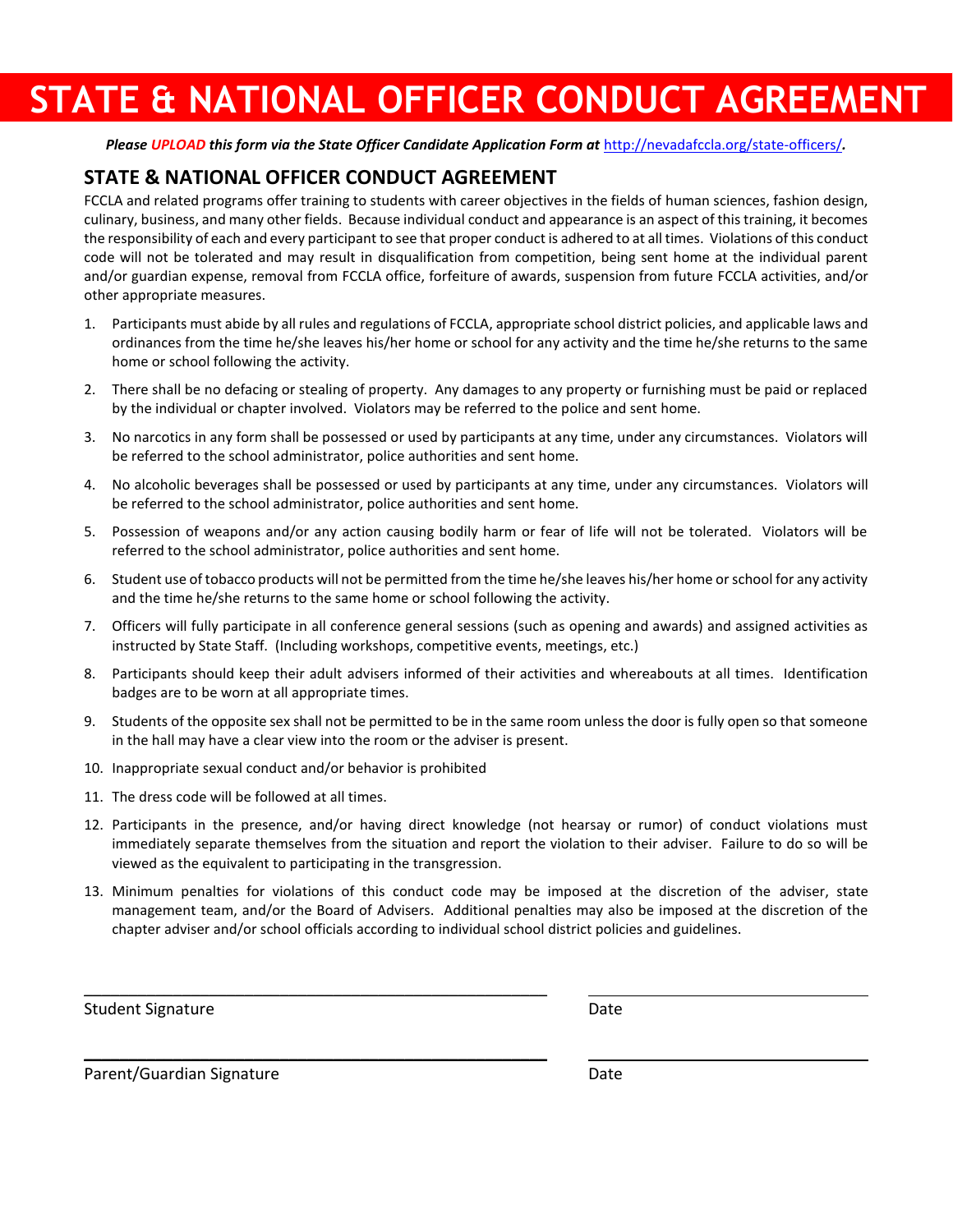### **STATE & NATIONAL OFFICER TRAVEL FORM**

Please UPLOAD this form via the State Officer Candidate Application Form at <http://nevadafccla.org/state-officers/>.

#### **STATE & NATIONAL OFFICER TRAVEL FORM**

Event or Meeting Description: *All State Officer Responsibilities during Term in Office*

Student Name: The Contract of the Contract of the Phone: Phone: Phone: Phone: Phone: Phone: Phone: Phone: Phone: Phone: Phone: Phone: Phone: Phone: Phone: Phone: Phone: Phone: Phone: Phone: Phone: Phone: Phone: Phone: Phon

School Name: Phone: Phone: Phone: Phone: Phone: Phone: Phone: Phone: Phone: Phone: Phone: Phone: Phone: Phone: Phone: Phone: Phone: Phone: Phone: Phone: Phone: Phone: Phone: Phone: Phone: Phone: Phone: Phone: Phone: Phone:

#### **All students must adhere to their local school district's student transportation policy and procedures. Please attach a copy of the district policy and forms pertaining to student travel for this event and complete the form below. All travel must be pre-approved before each event.**

The above-named student may drive herself/himself to the above function as part of her/his official responsibilities. All travel must be pre-approved before each event by the State Director.

The above-named student will be allowed to ride with representatives of the state association or its agents/contractors to get to or during the above function as part of her/his official responsibilities.

By signing below the parties agree to abide by all policies and information included this form:

As a school district official, my signature below verifies that the above modes of transportation are not in violation of the \_\_\_\_\_\_\_\_\_\_\_\_\_\_\_\_\_\_\_\_\_\_\_\_\_\_\_ School District student transportation policy.

School Administrator Signature **Date** Date

I agree to adhere to the above-named school transportation policy and modes of transportation.

Student Signature Date Date of the Student Signature Date Date Date Date Date Date

I agree to allow my child to use the above-named mode(s) of transportation and give permission for my child to attend this meeting.

Parent/Guardian Signature **Date** Date Date Date

**Nevada Family, Career and Community Leaders of America** Phone: 888-667-4535 I Fax: 702-939-9058 [www.nevadafccla.org](http://www.nevadafccla.org/) [I www.facebook.com/nevadafccla](http://www.facebook.com/nevadafccla) I @nevadafccla Page 21 of 24

\_\_\_\_\_\_\_\_\_\_\_\_\_\_\_\_\_\_\_\_\_\_\_\_\_\_\_\_\_\_\_\_\_\_\_\_\_\_\_\_\_\_\_\_\_\_\_\_\_\_\_\_

\_\_\_\_\_\_\_\_\_\_\_\_\_\_\_\_\_\_\_\_\_\_\_\_\_\_\_\_\_\_\_\_\_\_\_\_\_\_\_\_\_\_\_\_\_\_\_\_\_\_\_\_

\_\_\_\_\_\_\_\_\_\_\_\_\_\_\_\_\_\_\_\_\_\_\_\_\_\_\_\_\_\_\_\_\_\_\_\_\_\_\_\_\_\_\_\_\_\_\_\_\_\_\_\_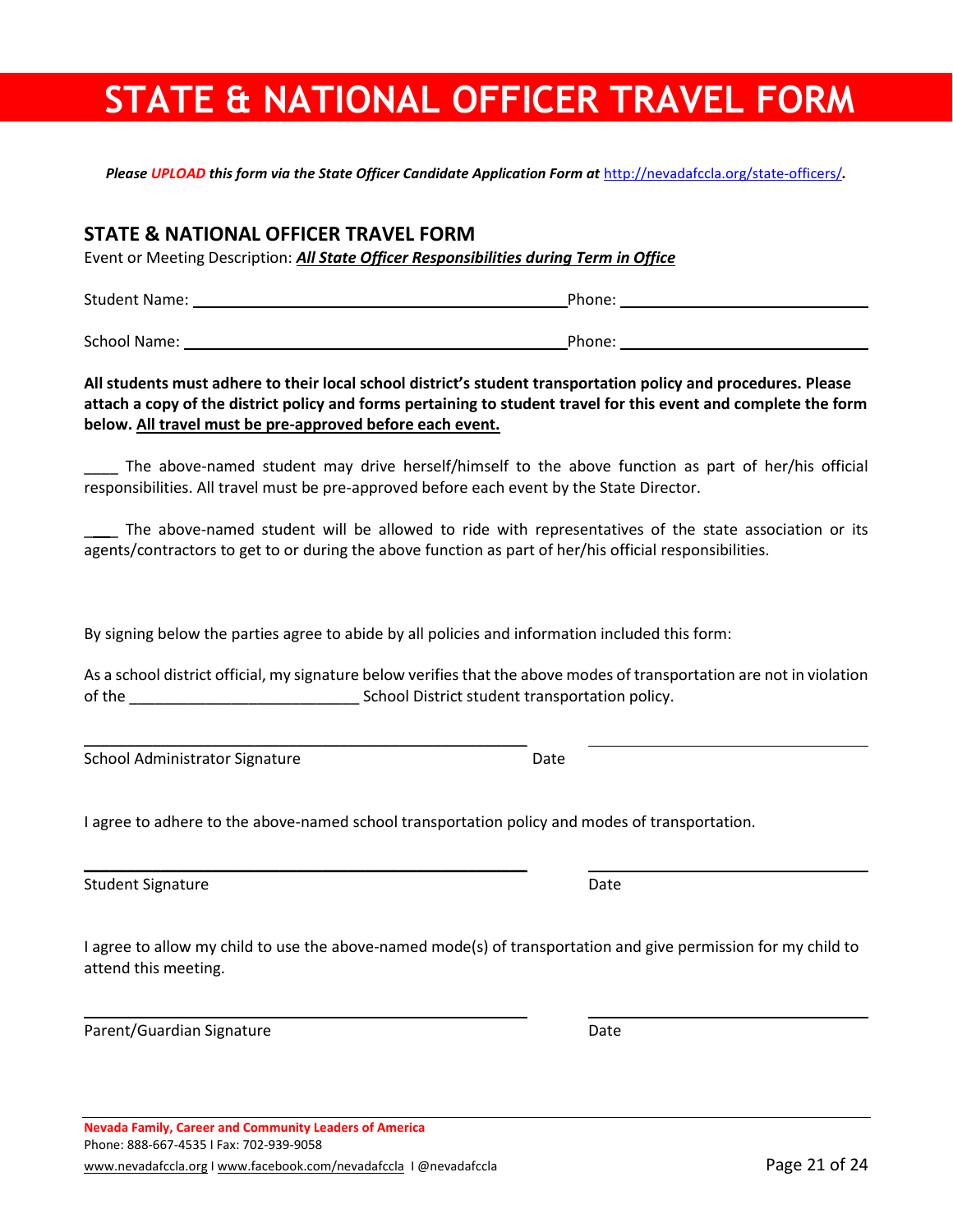### **ADMINISTRATION STATEMENT OF SUPPORT**

Please UPLOAD this form via the State Officer Candidate Application Form at <http://nevadafccla.org/state-officers/>.

### **School Administration Statement of Support**

**Nevada FCCLA State Officer Candidate Application**

*Candidates need to secure the official endorsement of their FCCLA chapter adviser and school administrator as an officially supported state officer candidate.*

I understand that **FCCLA** is a national and state sponsored organization officially endorsed by the U.S. Department of Education and sponsored by the Nevada Department of Education as a co-curricular, integral part of Family and Consumer Sciences instruction and program.

I understand that \_\_\_\_\_\_\_\_\_\_\_\_\_\_\_\_\_\_\_\_\_\_\_\_\_\_\_\_\_\_\_\_\_\_\_\_\_\_\_\_ (candidate name) has been officially endorsed by our school's FCCLA chapter, our FCCLA chapter adviser, and his/her parents/guardians to seek Nevada FCCLA State Office.

I understand that if the above-named student is elected to serve as a State Officer that he/she will be required to attend meetings, leadership conferences, and education activities that occur during the regular instructional period.

Our school agrees to maintain an active local FCCLA chapter and chapter adviser/Family and Consumer Sciences teacher during the above-named student's term of service as a Nevada FCCLA State Officer.

Our school agrees to support the above-named student's duties and responsibilities as a Nevada FCCLA State Officer including approval of absences and providing chaperone(s) for Department of Education or Nevada FCCLA official functions. We also understand that is it the local chapter's responsibility to comply with any school district policies and practices regarding a state officer's participation in Nevada FCCLA official functions.

I understand that serving as a Nevada FCCLA State Officer is a position of high honor and important responsibility to our school, community, and the citizens of Nevada. Our school pledges to work in partnership with the Nevada Department of Education and Nevada FCCLA to ensure the success of the above-named student's leadership, academic, and career pursuits while serving as a State Officer.

AUTHORIZED BY:

Print Name of Administrator **Print Name of Adviser** Print Name of Adviser

Print Title of Administrator **Print Title of Adviser** Print Title of Adviser

Signature of Administrator Signature of FCCLA Adviser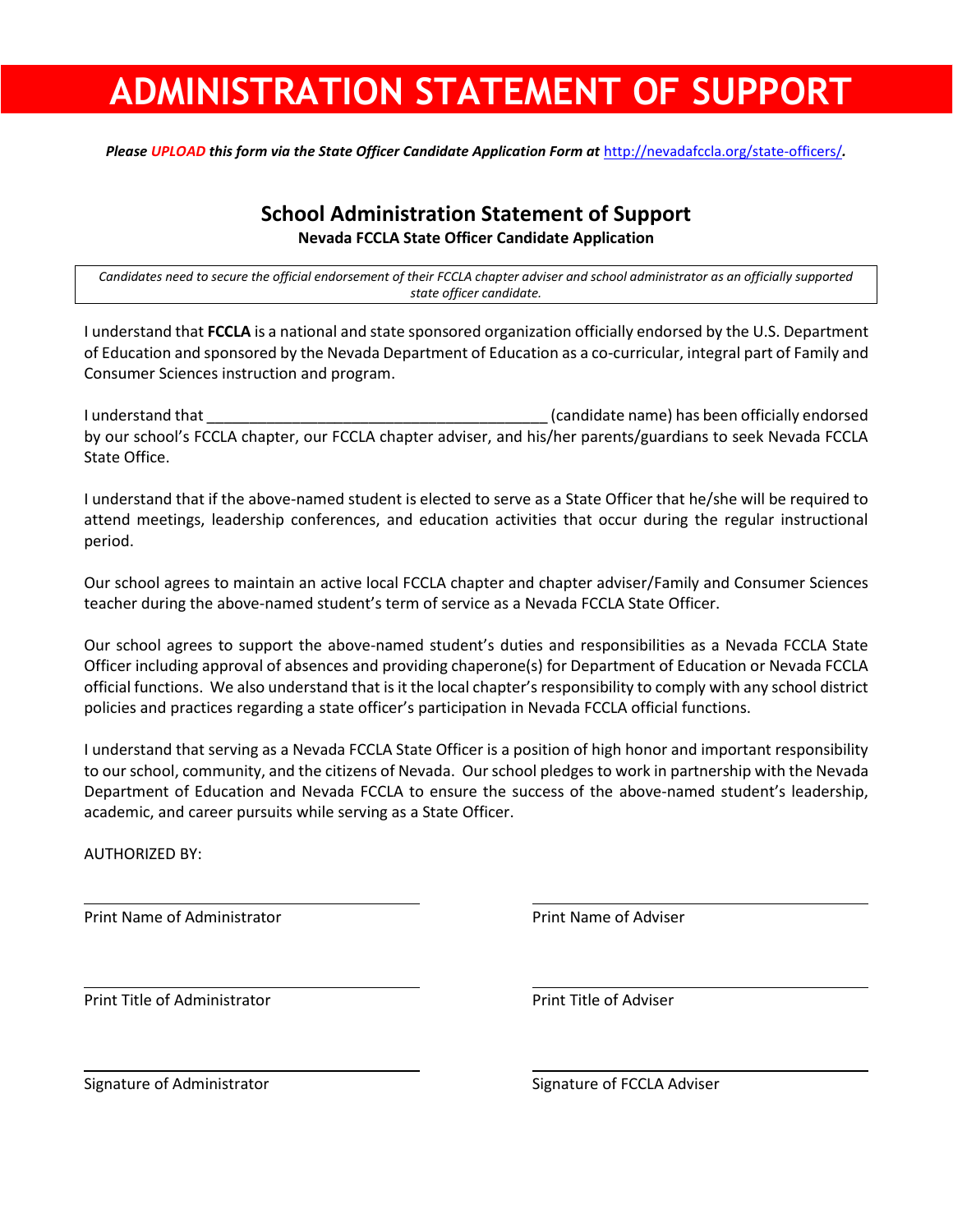### **MEDICAL AUTHORIZATION FORM**

Please UPLOAD this form via the State Officer Candidate Application Form at <http://nevadafccla.org/state-officers/>.

### **State Officer Emergency Medical Treatment AND Authorization Form**

| Name of Student:                                                         | Date:                      |  |
|--------------------------------------------------------------------------|----------------------------|--|
| Home Address:                                                            | Home Phone:                |  |
| Parent/Guardian Daytime Phone Number:                                    | Evening Number: __________ |  |
| Name of High School: Name of High School:                                | School Phone:              |  |
| Name of Activity: All FCCLA Sponsored Activities - March 2022-March 2023 |                            |  |

This is to certify that *the above-named student* has my permission to attend all FCCLA sponsored activities during the above dates. I also do hereby, on the behalf of *the above-named student* absolve and release the school officials, the FCCLA chapter advisers and the FCCLA staff from any claims for personal injuries/damages/illness which might be sustained while he/she is in route to and from or during the FCCLA sponsored activity.

I authorize the above-named adviser or FCCLA staff to secure the services of a doctor or hospital for the *above named student*. I will incur the expenses for necessary services in the event of accident or illness and provide for the payment of these costs.

My student and I have read and agree to abide by the Nevada FCCLA State Officer Conduct Agreement. I also agree that the school officials, the FCCLA chapter advisers, and the state FCCLA staff have the right to send my student home from the activity at my expense, provided that in their opinion the seriousness of the violation warrants it.

| <b>Medical Information</b>                                                                 |                                |  |
|--------------------------------------------------------------------------------------------|--------------------------------|--|
|                                                                                            |                                |  |
| Does student have a history of: q heart condition q asthma q Epilepsy? q Diabetes          |                                |  |
| Does your student have any physical restrictions or other conditions that should be known? |                                |  |
|                                                                                            |                                |  |
|                                                                                            |                                |  |
|                                                                                            |                                |  |
|                                                                                            | Policy Number: _______________ |  |
|                                                                                            |                                |  |
|                                                                                            |                                |  |
|                                                                                            |                                |  |
|                                                                                            |                                |  |
|                                                                                            |                                |  |